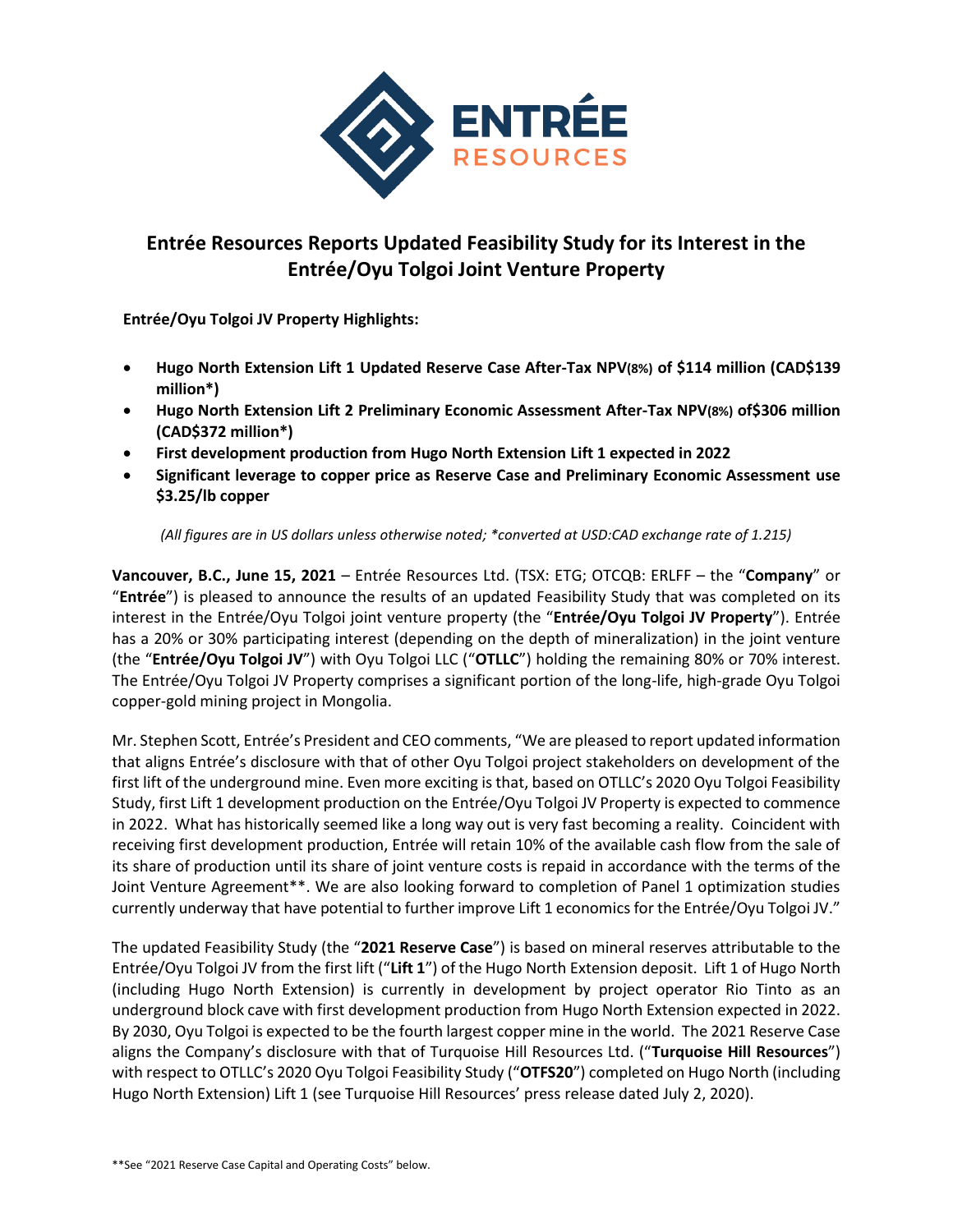Entrée is also reporting the results of a Preliminary Economic Assessment ("**2021 PEA**") on a conceptual second lift ("**Lift 2**") of the Hugo North Extension deposit. The 2021 PEA is based on Indicated and Inferred Mineral Resources from Lift 2, as the second potential phase of development and mining on the Hugo North Extension deposit. Lift 2 is directly below Lift 1 (see Figure 2 below). There is no overlap in the Mineral Reserves from the 2021 Reserve Case and the Mineral Resources from the 2021 PEA. Development and capital decisions will be required for the eventual development of Lift 2 once production commences at Hugo North Extension Lift 1.

LOM highlights of the production and financial results from the 2021 Reserve Case and the 2021 PEA are summarized in Table 1.

| Entrée/Oyu Tolgoi JV Property         | <b>Units</b> | 2021 Reserve Case                            | <b>2021 PEA</b>                                             |  |
|---------------------------------------|--------------|----------------------------------------------|-------------------------------------------------------------|--|
| <b>Attributable Financial Results</b> |              |                                              |                                                             |  |
| Cash Flow, pre-tax                    | US\$M        | 381                                          | 1,982                                                       |  |
| NPV(5%), after-tax                    | US\$M        | 160                                          | 541                                                         |  |
| NPV(8%), after-tax                    | <b>US\$M</b> | 114                                          | 306                                                         |  |
| NPV(10%), after-tax                   | US\$M        | 91                                           | 213                                                         |  |
|                                       |              |                                              |                                                             |  |
| <b>LOM Recovered Metal</b>            |              |                                              |                                                             |  |
| Copper Recovered                      | Mlb          | 1,249                                        | 4,564                                                       |  |
| Gold Recovered                        | koz<br>549   |                                              | 2,025                                                       |  |
| Silver Recovered                      | koz          | 3,836                                        | 15,067                                                      |  |
|                                       |              |                                              |                                                             |  |
| <b>LOM Processed Material</b>         |              |                                              |                                                             |  |
| Probable Reserve Feed                 |              | 40 Mt @ 1.53% Cu, 0.53 g/t<br>Au, 3.6 g/t Ag |                                                             |  |
| <b>Indicated Resource Feed</b>        |              |                                              | 77.9 Mt @ 1.35% Cu, 0.49 g/t<br>Au, 3.6 g/t Ag (1.64% CuEq) |  |
| <b>Inferred Resource Feed</b>         |              |                                              | 87.8 Mt @ 1.35% Cu, 0.49 g/t<br>Au, 3.6 g/t Ag (1.64% CuEq) |  |

|  |  |  | Table 1. Summary LOM Production and Financial Results - Entrée/Oyu Tolgoi JV Property |
|--|--|--|---------------------------------------------------------------------------------------|
|--|--|--|---------------------------------------------------------------------------------------|

**Notes:**

- Long term metal prices used in the net present value ("**NPV**") economic analyses for the 2021 Reserve Case and the 2021 PEA are: copper \$3.25/lb, gold \$1,591.00/oz, silver \$21.08/oz.
- Mineral Reserves in the 2021 Reserve Case, and Mineral Resources in the 2021 PEA mine plan are reported on a 100% basis.
- Entrée has a 20% interest in the above processed material and recovered metal.
- The Mineral Reserves that form the basis of the 2021 Reserve Case are from a separate portion of the Hugo North Extension deposit than the Mineral Resources in the 2021 PEA.
- Copper equivalent ("**CuEq**") is calculated as shown in the footnote to Table 11 Entrée/Oyu Tolgoi JV Property Mineral Resources in this press release.
- 2021 Reserve Case cash flows are discounted to the beginning of 2021.
- 2021 PEA cash flows are discounted to the beginning of 2027, the beginning of Hugo North Lift 2 development. Attributable Entrée JV production begins in 2031 and ramps up to stable production in 2043. Final Entrée JV attributable production concludes in 2056.
- The 2021 Reserve Case and 2021 PEA are exclusive of each other.
- Indicated and Inferred Resource average expected run-of-mine feed grade of 1.35% copper, 0.49 g/t gold, and 3.6 g/t silver (1.64% CuEq) includes dilution and mine losses.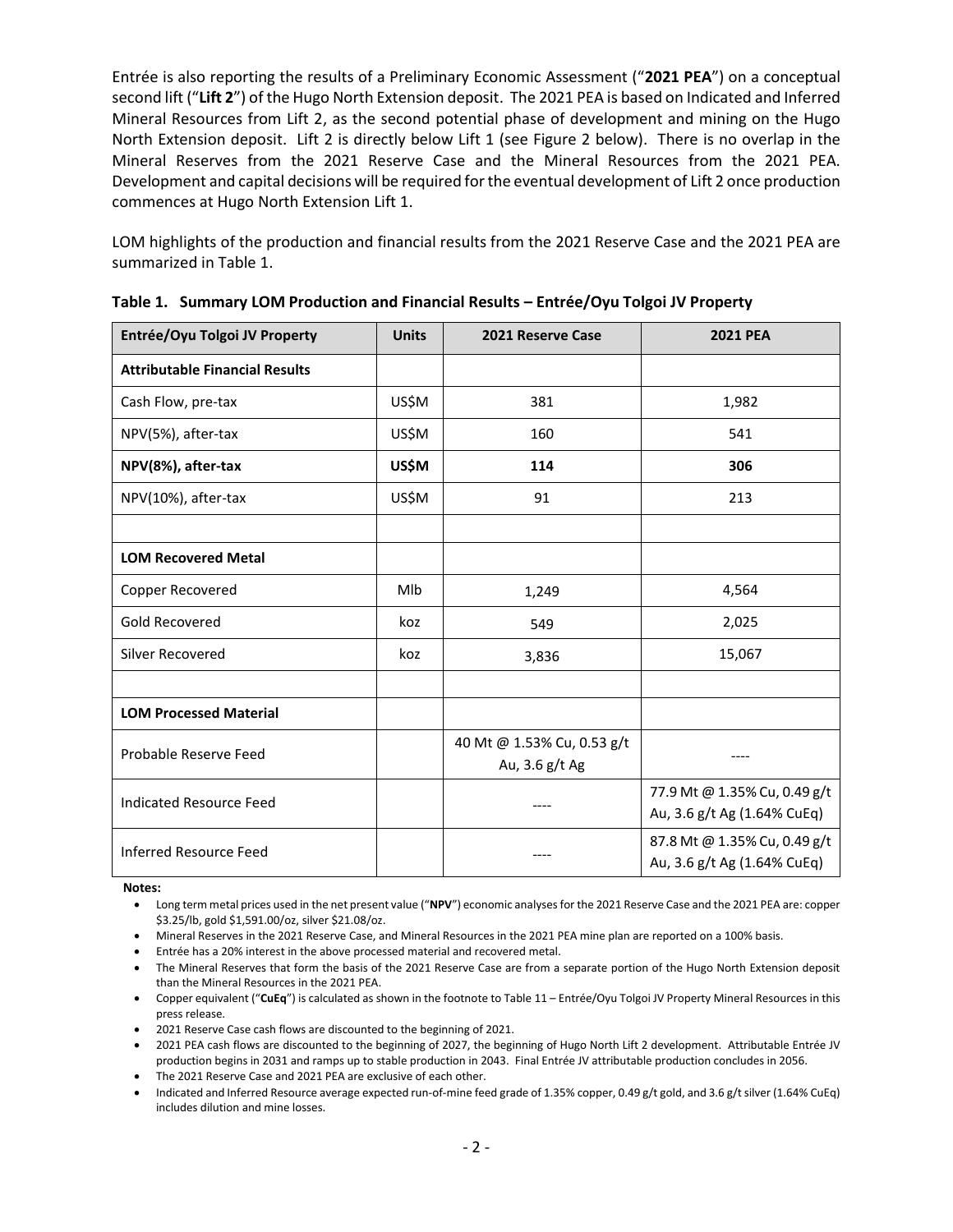The economic analysis in the 2021 PEA is based on a conceptual mine plan and does not have as high a level of certainty as the 2021 Reserve Case. The 2021 PEA is preliminary in nature and includes Inferred Mineral Resources that are considered too speculative geologically to have the economic considerations applied to them that would enable them to be categorized as Mineral Reserves, and there is no certainty that the 2021 PEA will be realized. Mineral Resources are not Mineral Reserves and do not have demonstrated economic viability.

In both the 2021 Reserve Case and the 2021 PEA, Entrée is only reporting the production and cash flows attributable to the Entrée/Oyu Tolgoi JV Property, not production and cash flows for other Oyu Tolgoi project areas owned 100% by OTLLC. The production and cash flows from the 2021 Reserve Case and the 2021 PEA are from separate parts of the Hugo North Extension deposit and there is no overlap of the mineralization.

Both the 2021 Reserve Case and the 2021 PEA are based on information supplied by OTLLC or reported within OTFS20. OTFS20 discusses the mine plan for Lift 1 of the Hugo North (including Hugo North Extension) underground block cave on both the Oyu Tolgoi mining licence and the Entrée/Oyu Tolgoi JV Property. Rio Tinto is managing the construction and eventual operation of Lift 1, as well as any future development of Lift 2 or other deposits on the Entrée/Oyu Tolgoi JV Property.

The results of the 2021 Reserve Case and the 2021 PEA will be summarized by Wood Canada Limited ("**Wood**") in a National Instrument ("**NI**") 43-101 Technical Report that will be filed under the Company's SEDAR profile at [www.sedar.com](http://www.sedar.com/) within 45 days of this news release and on the Company's website.

The Lift 1 mine design presented in OTFS20 and the 2021 Reserve Case are subject to future refinements and updates. Hugo North (including Hugo North Extension) Lift 1 surface and underground drilling programs are ongoing to support the evaluation by OTLLC of different design and sequencing options for Panels 1 and 2 as part of OTLLC's planned Pre-Feasibility and Feasibility level work. The Hugo North Extension deposit is located at the northern portion of Panel 1.

Neither OTFS20 nor the results of the 2021 Reserve Case and 2021 PEA reflect the impacts of the COVID-19 pandemic, which are ongoing and continue to be assessed by OTLLC. In particular, progress on Shafts 3 and 4 has been delayed and the overall impact of these delays is under review by OTLLC. Shafts 3 and 4 are required to support production from Panels 1 and 2 during ramp up to 95,000 tonnes per day ("**tpd**").

On December 18, 2020, Turquoise Hill Resources announced that a Definitive Estimate that refines the analysis in OTFS20 and broadly confirms the economics and assumptions presented therein has been completed and delivered to OTLLC by Rio Tinto. The Company has not received a copy of the Definitive Estimate and it was not reviewed or relied upon in the preparation of the 2021 Reserve Case or the 2021 PEA. According to Turquoise Hill Resources, the Definitive Estimate assumes COVID-19 related restrictions in 2021 that are no more stringent than those experienced in September 2020. Should COVID-19 constraints continue beyond 2021, should the COVID-19 situation escalate in 2021 leading to additional restrictions, or should COVID-19 related restrictions or other non-technical criteria result in a delay in commencement of the undercut, which is currently scheduled for mid-2021, the development costs and schedule in OTFS20 and the 2021 Reserve Case and 2021 PEA could be negatively impacted.

# **Entrée/Oyu Tolgoi JV Property**

The Entrée/Oyu Tolgoi JV Property comprises a significant portion of the overall Oyu Tolgoi project area, including the Hugo North Extension copper-gold deposit on the Shivee Tolgoi mining licence, the Heruga copper-gold-molybdenum deposit on the Javhlant mining licence and a large prospective land package with numerous priority exploration targets (Figure 1). Entrée has a 20% participating interest in the currently defined mineralization within the Entrée/Oyu Tolgoi JV with OTLLC holding the remaining 80%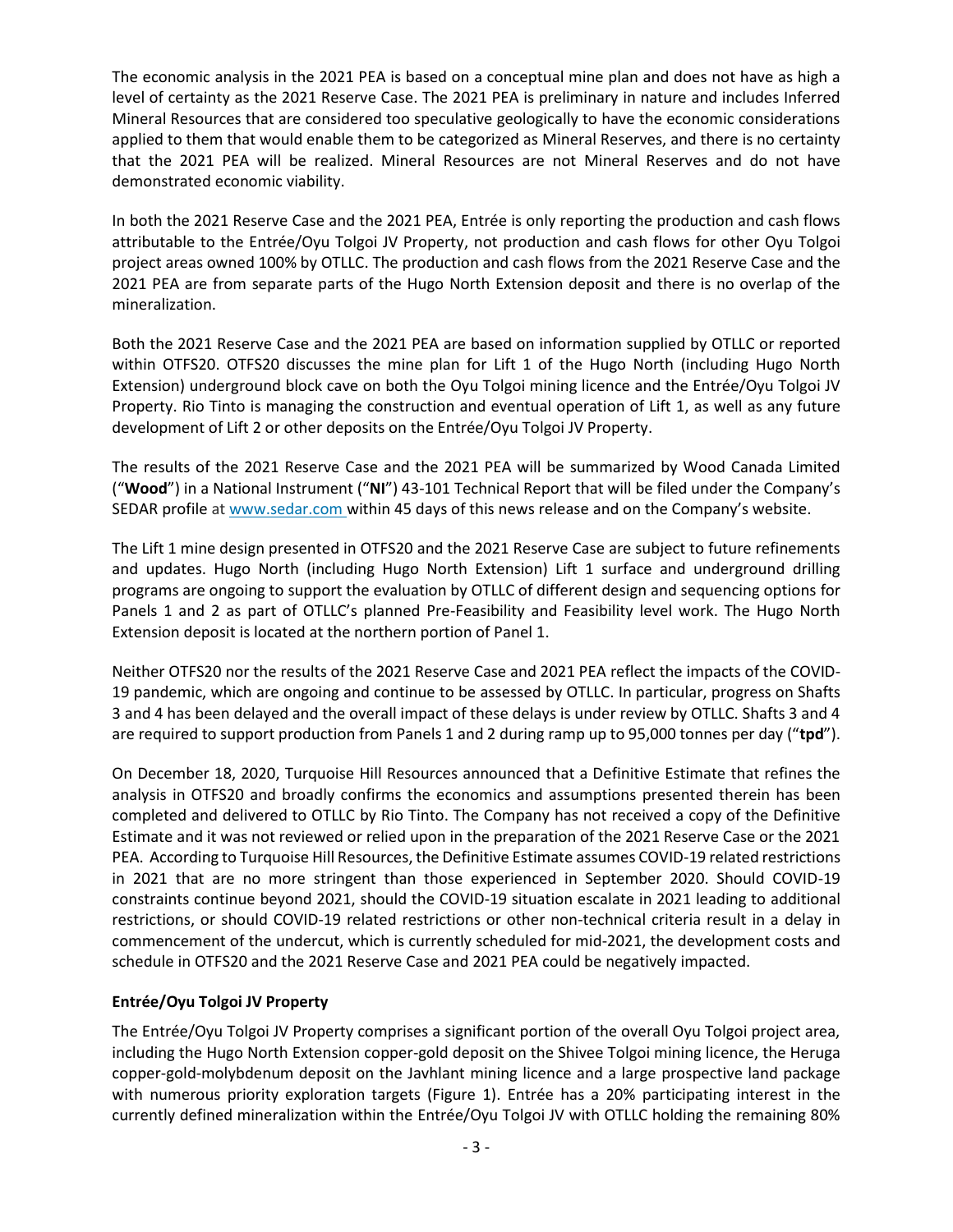interest. Entrée has a 30% participating interest in any new mineralization that could be discovered between surface and a depth of 560 metres ("**m**"). OTLLC has a 100% interest in other Oyu Tolgoi project areas, including the Oyut open pit, which is currently in production, and the Hugo North and Hugo South deposits on the Oyu Tolgoi mining licence.



**Figure 1 – Entrée/Oyu Tolgoi JV Project**

Notes: Entrée has a 20% carried interest in the Hugo North Extension and Heruga mineral resources. Shivee West is subject to a License Fees Agreement between Entrée and OTLLC and may ultimately be included in the Entrée/Oyu Tolgoi JV Property. Outlines of mineral deposits are projected to surface.

- **The Hugo North Extension deposit (Lift 1 and Lift 2)**
	- Lift 1 is the upper portion of the Hugo North Extension copper-gold porphyry deposit and forms the basis of the 2021 Reserve Case. It is the northern portion of the Hugo North Lift 1 underground block cave mine plan that is currently in development on the Oyu Tolgoi mining licence. Starting in 2022, initial development production is scheduled to start on the Entrée/Oyu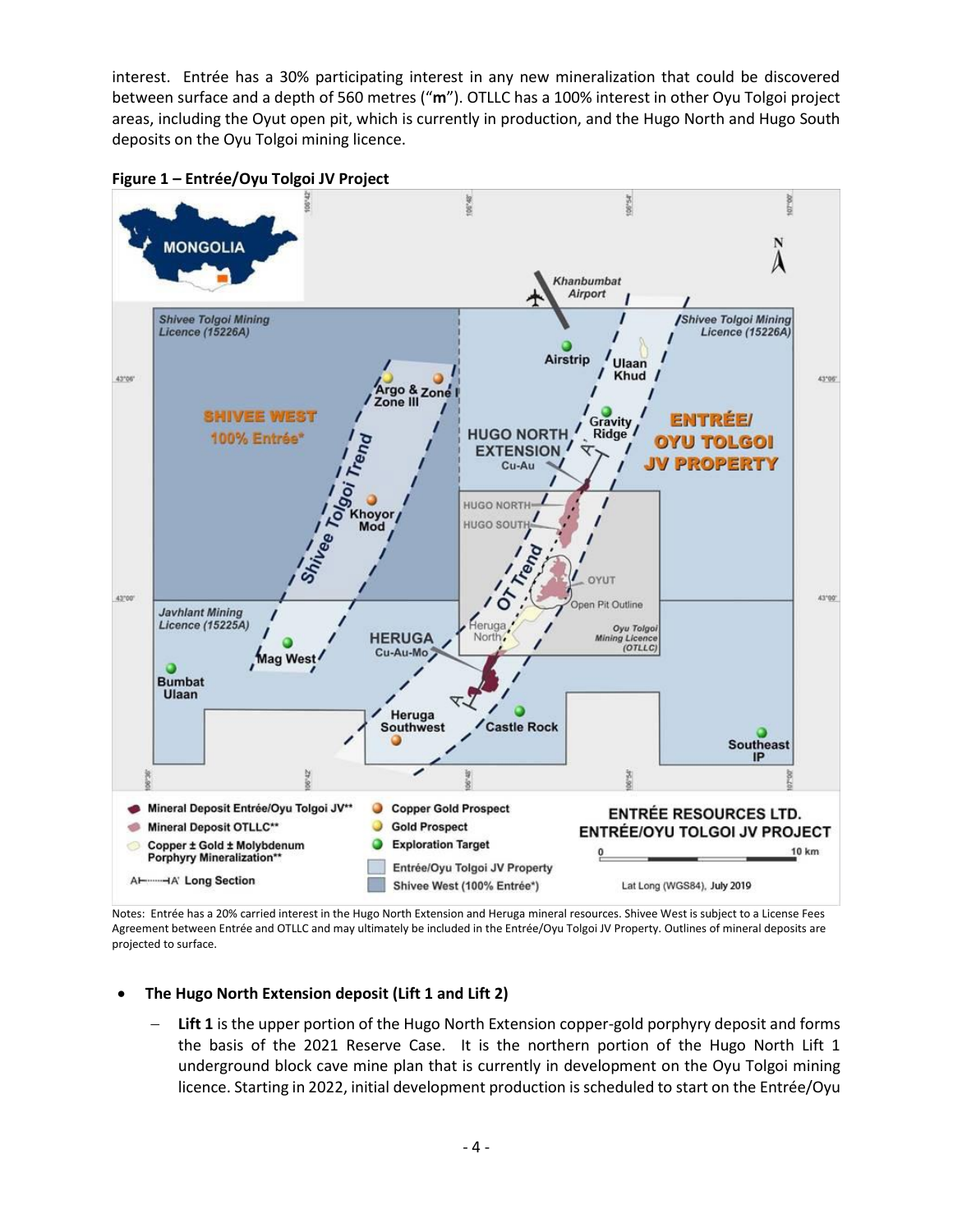Tolgoi JV Property. Hugo North Extension Lift 1 Probable Mineral Reserves include 40 million tonnes ("**Mt**") grading 1.53% copper, 0.53 grams per tonne ("**g/t**") gold, and 3.6 g/t silver.

- **Lift 2** is directly below and extends north beyond Lift 1 and is the next potential phase of underground mining on the Entrée/Oyu Tolgoi JV Property, once Lift 1 mining is complete. Mineral resources from Lift 2 form the basis of the 2021 PEA mine plan, which include: 78 Mt (Indicated) and 88 Mt (Inferred). The average expected run-of-mine feed grade of 1.35% copper, 0.49 g/t gold, and 3.6 g/t silver  $(1.64\%$  CuEq) includes dilution and mine losses.
- The **Heruga** copper-gold-molybdenum deposit is at the south end of the Oyu Tolgoi trend of porphyry deposits. Approximately 93% of the Heruga deposit occurs on the Entrée/Oyu Tolgoi JV Property where Inferred Mineral Resources include, 1,448 Mt grading 0.41% copper, 0.40 g/t gold, 1.5 g/t silver and 120 parts per million ("**ppm**") molybdenum (0.68% CuEq\*). While Heruga is not included in the 2021 PEA, it provides opportunity for future exploration and potential development.

\*CuEq for Hugo North Extension and Heruga is calculated as shown in the footnote to Table 11 in this press release.

Figure 2 shows a north-south oriented, west-looking cross section through the 12.4 kilometre ("**km**") trend of porphyry deposits that comprise the Oyu Tolgoi project. The Entrée/Oyu Tolgoi JV Property is to the right (north) and left (south) of the central portion, the Oyu Tolgoi mining licence, held 100% by OTLLC. The mineralization that isincluded in the mine plans for the 2021 Reserve Case and the 2021 PEA, isshown on Figure 2.





*Note: The infrastructure shown for Heruga is conceptual and was used only to assess reasonable prospects for eventual economic extraction.*

Below are some of the key financial assumptions and outputs from the 2021 Reserve Case and the 2021 PEA. All figures shown for both cases are reported on a 100% Entrée/Oyu Tolgoi JV basis, unless otherwise noted. Both cases assume long term metal prices of \$3.25/lb copper, \$1,591/oz gold, and \$21.08/oz silver.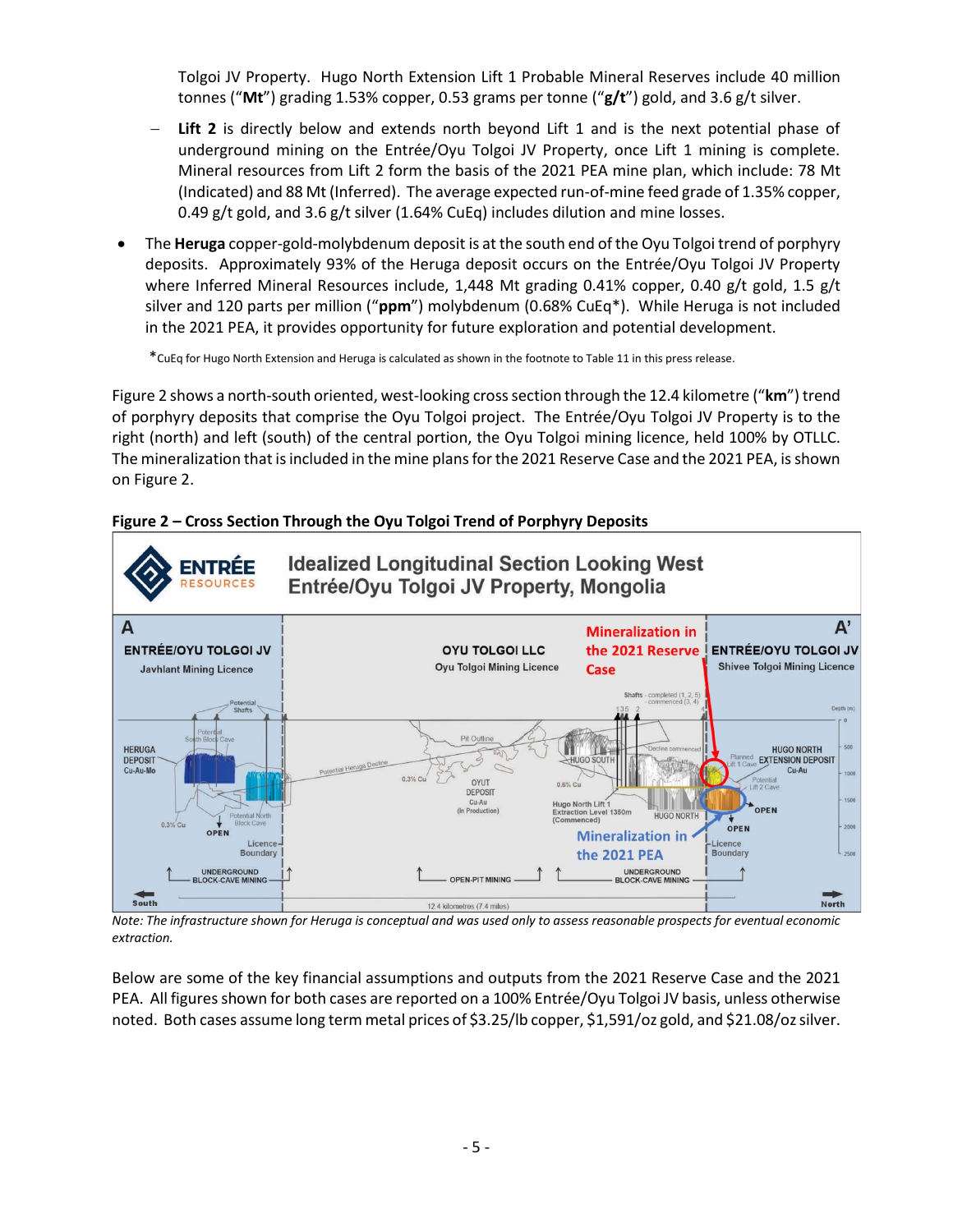## **2021 Reserve Case Outputs:**

- Entrée/Oyu Tolgoi JV Property development production from Hugo North Extension Lift 1 scheduled to start in 2022 with the first draw bell in 2026, peak production in 2034, and final production in 2038
- 17-year Lift 1 mine life ("**LOM**") production (includes 4-years development production followed by 13-years block cave production; Figure 3)
- Maximum production rate of approximately 25,000 tpd, which is blended with production from OTLLC's Oyut open pit deposit and Hugo North deposit to supply a maximum mill throughput rate of 125,000 tpd
- Total recovered metal over the LOM of Hugo North Extension Lift 1: 1,249,000 lbs copper, 549,000 oz gold, 3,836,000 oz silver
- Total direct development and sustaining capital expenditures of approximately \$275.7 million (\$55.1 million attributable to Entrée)
- Entrée LOM average cash cost \$1.74/lb payable copper
- Entrée LOM average cash costs after credits ("**C1**") \$0.85/lb payable copper
- Entrée LOM average all-in sustaining costs ("**AISC**") \$1.36/lb payable copper

**Figure 3 – 2021 Reserve Case (Hugo North Extension Lift 1) Mine Production**



Note: Year 2 represents approximately 2022.

## **2021 PEA Outputs:**

- Entrée/Oyu Tolgoi JV Property development production from Hugo North Extension Lift 2 scheduled to start in approximately 2034 with the first draw bell in 2038, peak production in 2047 and final production in 2055
- 22-year Lift 2 mine life (4-years development production and 18-years block cave production; Figure 4)
- Maximum production rate of approximately 40,500 tpd, which is blended with production from OTLLC's Oyut open pit deposit and Hugo North deposit to supply a maximum mill throughput rate of 125,000 tpd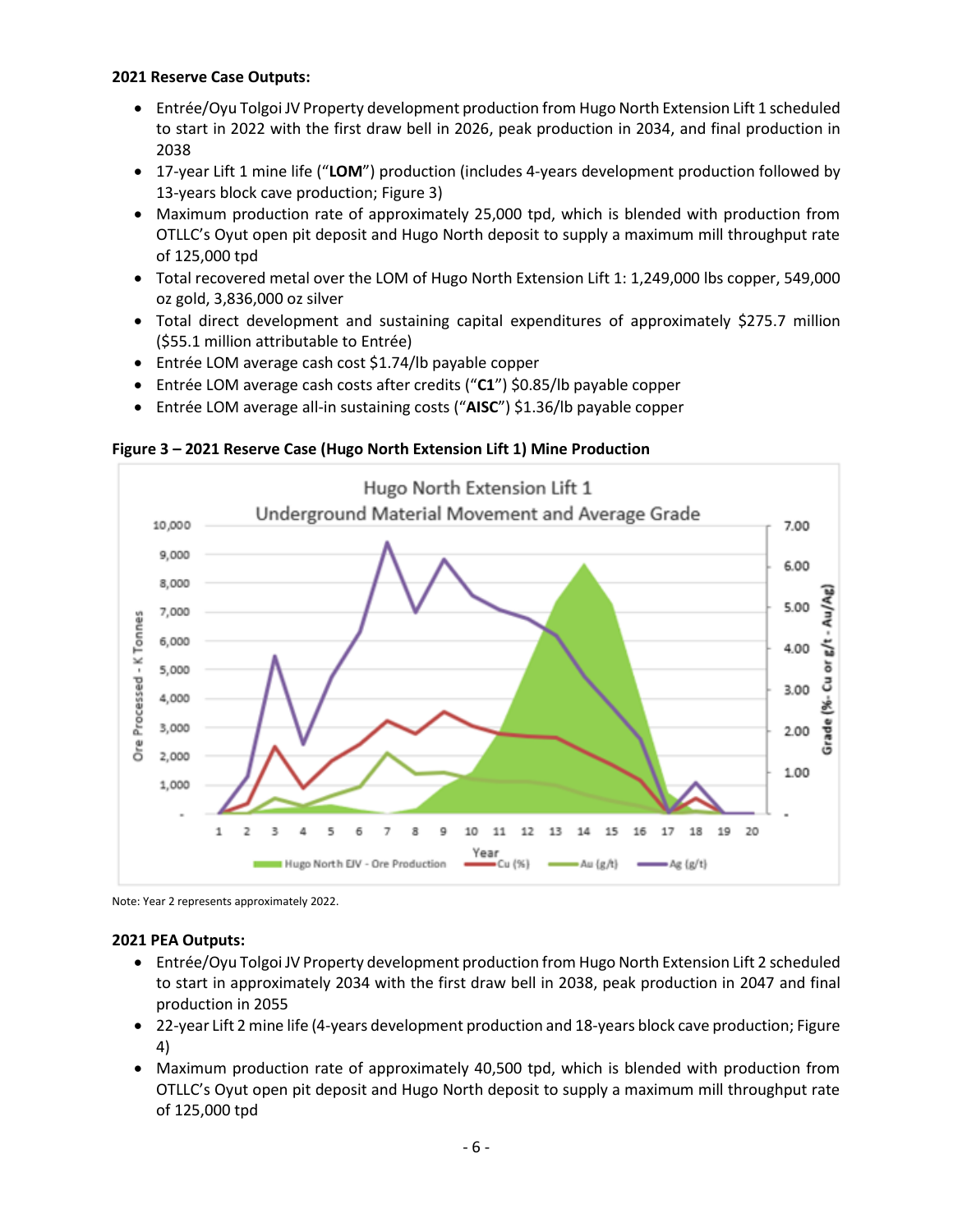- Total metal production over the LOM of Hugo North Extension Lift 2: 4,564,000 lbs copper, 2,025,000 oz gold, 15,067,000 oz silver
- Total direct development and sustaining capital expenditures of approximately \$1,589.6 million (\$319.7 million attributable to Entrée)
- Entrée LOM average cash cost \$1.10/lb payable copper
- Entrée LOM average C1 \$0.30/lb payable copper
- Entrée LOM average AISC \$0.92/lb payable copper



**Figure 4 – 2021 PEA Mine Production**

Note: Year 1 represents approximately 2021.

The mineral deposits on the Entrée/Oyu Tolgoi JV Property will be developed, operated and processed by Rio Tinto on behalf of OTLLC, the manager of the Entrée/Oyu Tolgoi JV.

Note, the 2021 Reserve Case and the 2021 PEA are mutually exclusive; if the 2021 Reserve Case is developed and brought into production, the mineralization from Hugo North Extension Lift 2 is not sterilized or reduced in tonnage or grades. In addition, the Heruga deposit, which is not included in either the 2021 Reserve Case or the 2021 PEA, provides a great deal of future potential and with further exploration and development could become a completely standalone underground operation, independent of other Oyu Tolgoi project underground development, and provide considerable flexibility for mine planning and development.

# **Processing and Metallurgy**

Various phases of metallurgical testing have been completed on samples of drill core from Hugo North Extension and Heruga. For Hugo North Extension this work has consisted of mineralogical characterization, grindability testing, and batch and locked cycle flotation testing. Locked cycle flotation testing has demonstrated that a conventional flotation flow sheet with moderate grinds, two stages of cleaning, and low reagent additions are able to generate a saleable copper concentrate, with levels of potential penalty elements identified that can be managed through blending or occasional penalty charges. Payable by-product levels of gold and silver are present in the copper concentrates.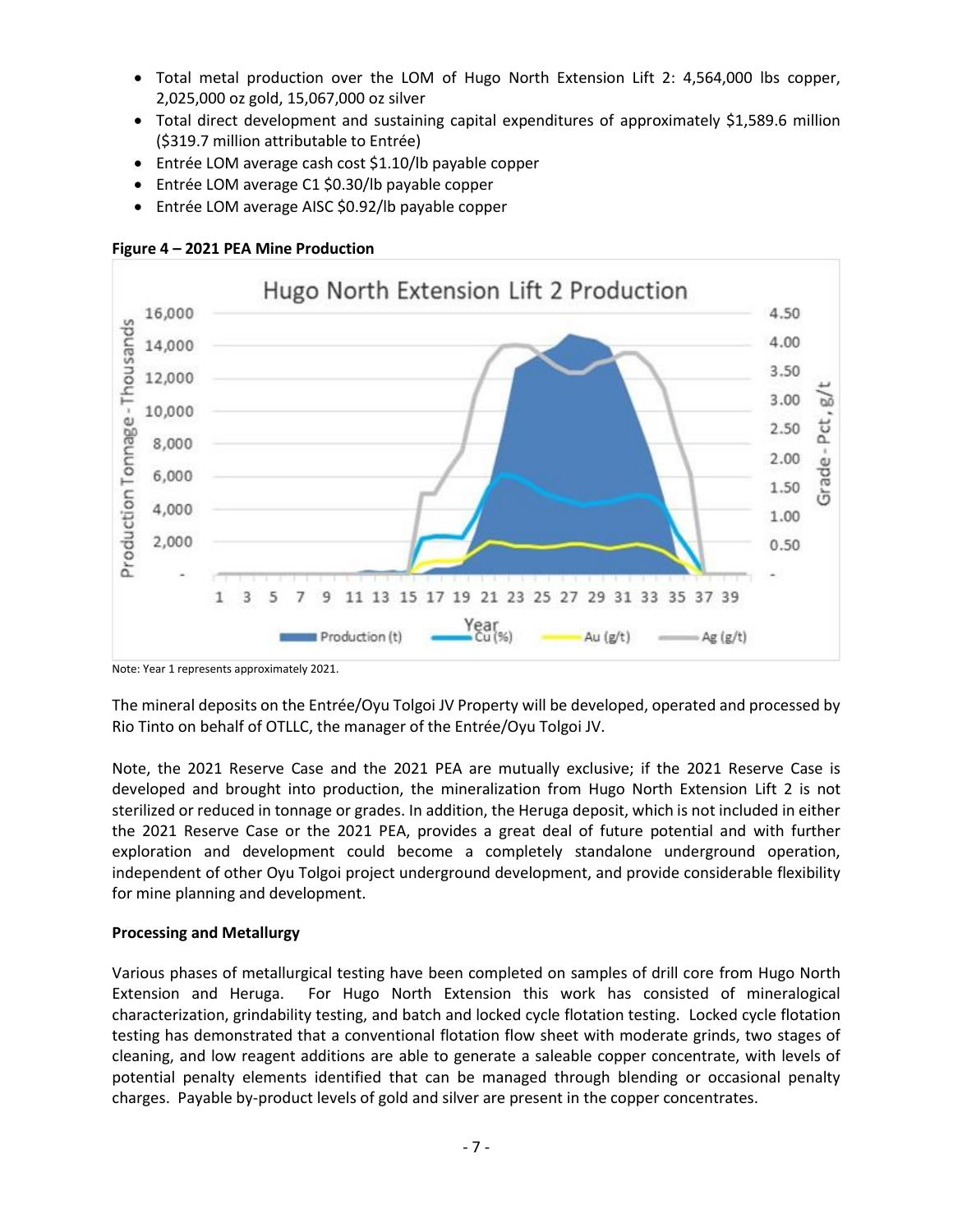Metallurgical predictions for the recovery of copper, gold and silver from Hugo North Extension Lift 1 are based on formulas developed by OTLLC for each element and for each of five defined metallurgical domains. The formulas for copper, gold and silver are based on mill head grades and by applying several other parameters. Average copper, gold and silver recoveries over the life of the 2021 Reserve Case and the 2021 PEA are shown in Table 2.

New equations for predicting copper grades in concentrate were also developed by OTTLC for Hugo North Extension Lift 1 and 2 mineralization types. Average copper, gold and silver grades in the copper concentrate for both Lift 1 and Lift 2 are summarized in Table 2.

In addition, copper, gold and silver recoveries and respective grades in the copper concentrate for Heruga mineralization, previously reported on January 15, 2018 is provided in Table 2.

| <b>Deposit</b>                      | <b>Copper Concentrate Grades</b> |            |            | Recovery (%) |      |      |
|-------------------------------------|----------------------------------|------------|------------|--------------|------|------|
|                                     | Cu (%)                           | Au $(g/t)$ | Ag $(g/t)$ | Cu           | Au   | Ag   |
| $HNE1$ - Lift 1 (2021 Reserve Case) | 33.4                             | 10.32      | 71.6       | 92.5         | 81.0 | 82.7 |
| $HNE1$ - Lift 2 (2021 PEA)          | 34.1                             | 10.39      | 77.3       | 92.3         | 77.6 | 77.8 |
| Heruga - Resource                   | 25                               | 24         | 87         | 86.2         | 78.6 | 81.9 |

**Table 2. Summary of Entrée/Oyu Tolgoi JV Property Metallurgical Results**

 $<sup>1</sup>$ HNE = Hugo North Extension.</sup>

The process plant will be fed by a mix of mineralization from the Entrée/Oyu Togoi JV Property and from other Oyu Tolgoi project deposits and will consist of conventional SAG mill / ball mill / grinding circuit (SABC) followed by flotation. A fifth ball mill will be added to the current plant to achieve a finer primary grind  $P_{80}$  of 150–160 µm for mineralization from Hugo North and Hugo North Extension. The additional ball mill, together with additional flotation, regrind, cleaning and concentrate handling capacity, will provide a maximum rated plant capacity of 42.6 Mt/a (124.8 kt/d) during the period when Hugo North Extension ores are to be processed. Copper concentrate will be bagged on site and trucked to a smelter in China.

# **2021 RESERVE CASE**

# **2021 Reserve Case Mining Methods**

Underground mining on the Entrée/Oyu Tolgoi JV Property is planned to be by large-scale panel caving, which is a variation of block caving. The size, geotechnical characteristics and depth of mineralization at the deposits on the Entrée/Oyu Tolgoi JV Property make block caving the best suited mining method, and although the method has large, early capital investment requirements, it is highly productive and has low operating costs.

The overall Hugo North and Hugo North Extension mine design in OTFS20 for Lift 1 consists of 211 km of lateral development, five shafts (for access for mining personnel and equipment, for production, and for intake and exhaust ventilation) and a decline tunnel from surface. None of this infrastructure occurs on the Entrée/Oyu Tolgoi JV Property, except for approximately 15.4 km of lateral underground development. The caved material will primarily be transported to surface along conveyors in the decline tunnel, however a portion may be hauled to surface through one of the shafts. The underground mine will operate at a nominal 95 ktpd, which will be a blend of mineralization from other Oyu Tolgoi project deposits with mineralization from the Entrée/Oyu Tolgoi JV Property at rates averaging approximately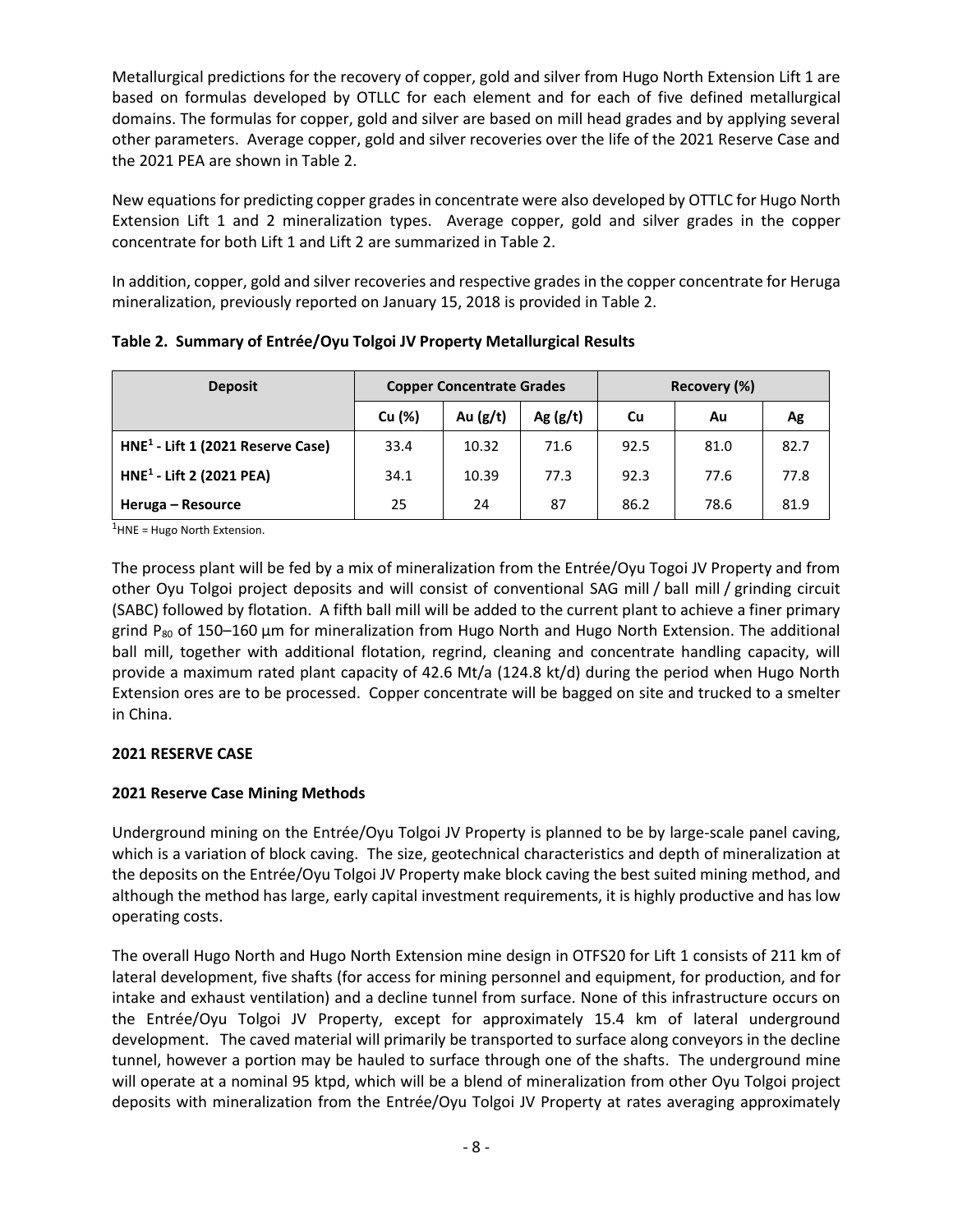6,404 tpd over the life of the 2021 Reserve Case (note this average feed production rate includes the years of low-tonnage development production for Lift 1).

# **2021 Reserve Case Capital and Operating Costs**

Under the terms of the Entrée/Oyu Tolgoi JV, OTLLC is responsible for 80% of all costs incurred on the Entrée/Oyu Tolgoi JV Property for the benefit of the Entrée/Oyu Tolgoi JV, including capital expenditures, and Entrée is responsible for the remaining 20%. In accordance with the terms of the Entrée/Oyu Tolgoi JV, Entrée has elected to have OTLLC debt finance Entrée's share of costs for approved programs and budgets, with interest accruing at OTLLC's actual cost of capital or prime +2%, whichever is less, at the date of the advance. Debt repayment may be made in whole or in part from (and only from) 90% of monthly available cash flow arising from the sale of Entrée's share of products. Available cash flow means all net proceeds of sale of Entrée's share of products in a month less Entrée's share of costs of Entrée/Oyu Tolgoi JV activities for the month that are operating costs under Canadian generally-accepted accounting principles.

The following is a description of how Entrée recognizes its share of Oyu Tolgoi project capital costs, specifically, the timing of recognition under the terms of the Entrée/Oyu Tolgoi JV and generally accepted accounting principles.

Under the terms of the Entrée/Oyu Tolgoi JV, any mill, smelter and other processing facilities and related infrastructure will be owned exclusively by OTLLC and not by Entrée. Mill feed from the Entrée/Oyu Tolgoi JV Property will be transported to the concentrator and processed at cost (using industry standards for calculation of cost including an amortization of capital costs). Underground infrastructure on the Oyu Tolgoi mining licence is also owned exclusively by OTLLC, although the Entrée/Oyu Tolgoi JV will eventually share usage once underground development crosses onto the Entrée/Oyu Tolgoi JV Property. As a result of this, Entrée recognizes those capital costs incurred by OTLLC on the Oyu Tolgoi mining licence as an amortization charge for capital costs that will be calculated in accordance with Canadian generally accepted accounting principles determined yearly based on the estimated tonnes of concentrate produced for Entrée's account during that year relative to the estimated total life-of-mine concentrate to be produced (for processing facilities and related infrastructure), or the estimated total life-of-mine tonnes to be milled from the relevant deposit(s) (in the case of underground infrastructure). The charge is made to Entrée's operating account when the Entrée/Oyu Tolgoi JV mine production is actually milled.

For direct capital cost expenditures on the Entrée/Oyu Tolgoi JV Property, Entrée will recognize its proportionate share of costs at the time of actual expenditure.

The capital and operating costs in the 2021 Reserve Case are based on estimates prepared for OTFS20.

A summary of the amortization charges for capital costs incurred by OTLLC on the Oyu Tolgoi mining licence for the 2021 Reserve Case is shown in Table 3. A summary of the Entrée/Oyu Tolgoi JV capital expenditures, including expansion and sustaining capital for the 2021 Reserve Case is shown in Table 4. The 2021 Reserve Case has incorporated a capital expenditure contingency of 15.1%. The overall accuracy of the capital cost estimates is within ±20%.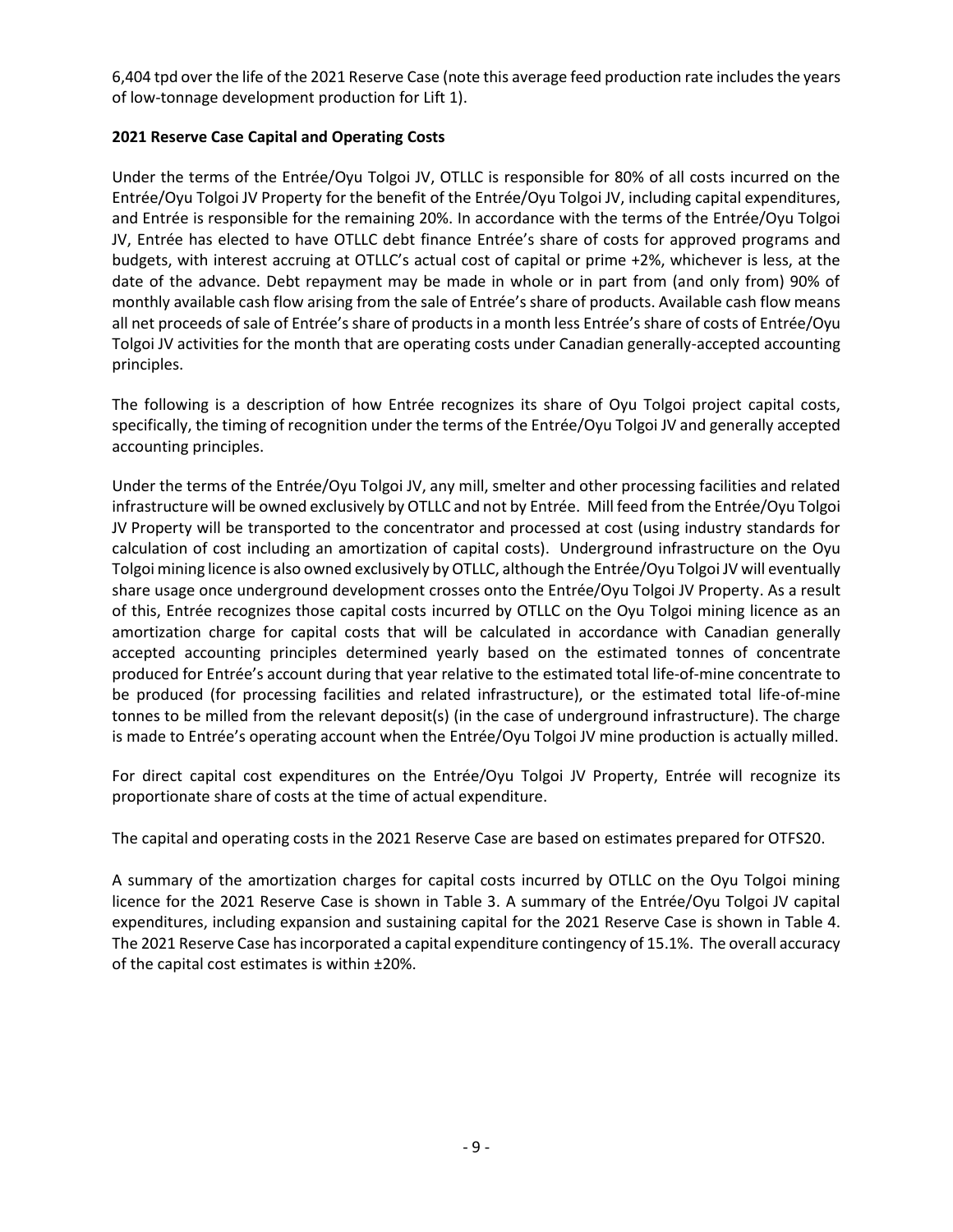# **Table 3. Entrée/Oyu Tolgoi JV Property – 2021 Reserve Case Amortized Capital Costs**

|                                                                 | 2021 Reserve Case              |                                   |       |
|-----------------------------------------------------------------|--------------------------------|-----------------------------------|-------|
| <b>Description</b>                                              | Entrée/Oyu<br><b>Tolgoi JV</b> | Entrée 20%<br><b>Attributable</b> |       |
| Amortization Charges for OTLLC Capital Costs <sup>(1)(2)</sup>  |                                |                                   |       |
| Hugo North Lift #1 U/G Construction                             | \$M                            | 574.5                             | 114.9 |
| Infrastructure & Central Heating Plant                          | \$M                            | 58.9                              | 11.8  |
| Tailings Storage Facility and Infrastructure Sustaining Capital | \$M                            | 39.0                              | 7.8   |
| <b>Concentrator Sustaining Capital</b>                          | \$M                            | 8.0                               | 1.6   |
| <b>Concentrator Expansion</b>                                   | \$M                            | 17.0                              | 3.4   |
| <b>Total Facilities Capital</b>                                 | \$ M                           | 697.3                             | 139.5 |

Notes: (1) OTLLC capital costs are inclusive of indirect costs, Mongolian custom duties and VAT and contingency. Figures have been rounded as required by reporting guidelines and may result in apparent summation differences.

## **Table 4. Entrée/Oyu Tolgoi JV Property - 2021 Reserve Case Mine Development and Sustaining Capital**

|                              |      | 2021 Reserve Case       |                                   |  |
|------------------------------|------|-------------------------|-----------------------------------|--|
| <b>Description</b>           | Unit | Entrée/Oyu<br>Tolgoi JV | Entrée 20%<br><b>Attributable</b> |  |
| Underground Mine Development | \$M  | 275.7                   | 55.1                              |  |

Note: Capital costs are inclusive of indirect costs, Mongolian custom duties and VAT and contingency.

The average LOM operating costs for the Entrée/Oyu Tolgoi JV Property 2021 Reserve Case (including amortization charges for capital costs incurred by OTLLC on the Oyu Tolgoi mining licence) are shown in Table 5.

#### **Table 5. Entrée/Oyu Tolgoi JV Property - 2021 Reserve Case Average Operating Costs**

| <b>Description</b>                                                                               | <b>Unit</b>    | 2021 Reserve<br>Case |
|--------------------------------------------------------------------------------------------------|----------------|----------------------|
| Mining                                                                                           | \$/t processed | 8.75                 |
| Processing                                                                                       | \$/t processed | 7.44                 |
| Infrastructure and Other Operating                                                               | \$/t processed | 2.32                 |
| <b>Amortized Mining Costs</b>                                                                    | \$/t processed | 15.93                |
| <b>Amortized Process Costs</b>                                                                   | \$/t processed | 0.63                 |
| <b>Amortized Tailings Costs</b>                                                                  | \$/t processed | 0.98                 |
| Total Refining & Transportation Costs                                                            | \$/t processed | 7.33                 |
| <b>Total Operating Expenditure</b>                                                               | \$/t processed | 43.39                |
| Administration Charge (2% during development; 2.5% during<br>production) and annual licence fees | \$/t processed | 1.50                 |
| Total                                                                                            | \$/t processed | 44.89                |

Note: Figures have been rounded as required by reporting guidelines and may result in apparent summation differences.

Mine site cash costs are shown in Table 6. Cash costs are those costs relating to the direct operating costs of the mine site, including mining, concentration, tailings, operational support costs, infrastructure, smelting and refining and administration fees. Total cash costs after credits (C1 costs) are the cash costs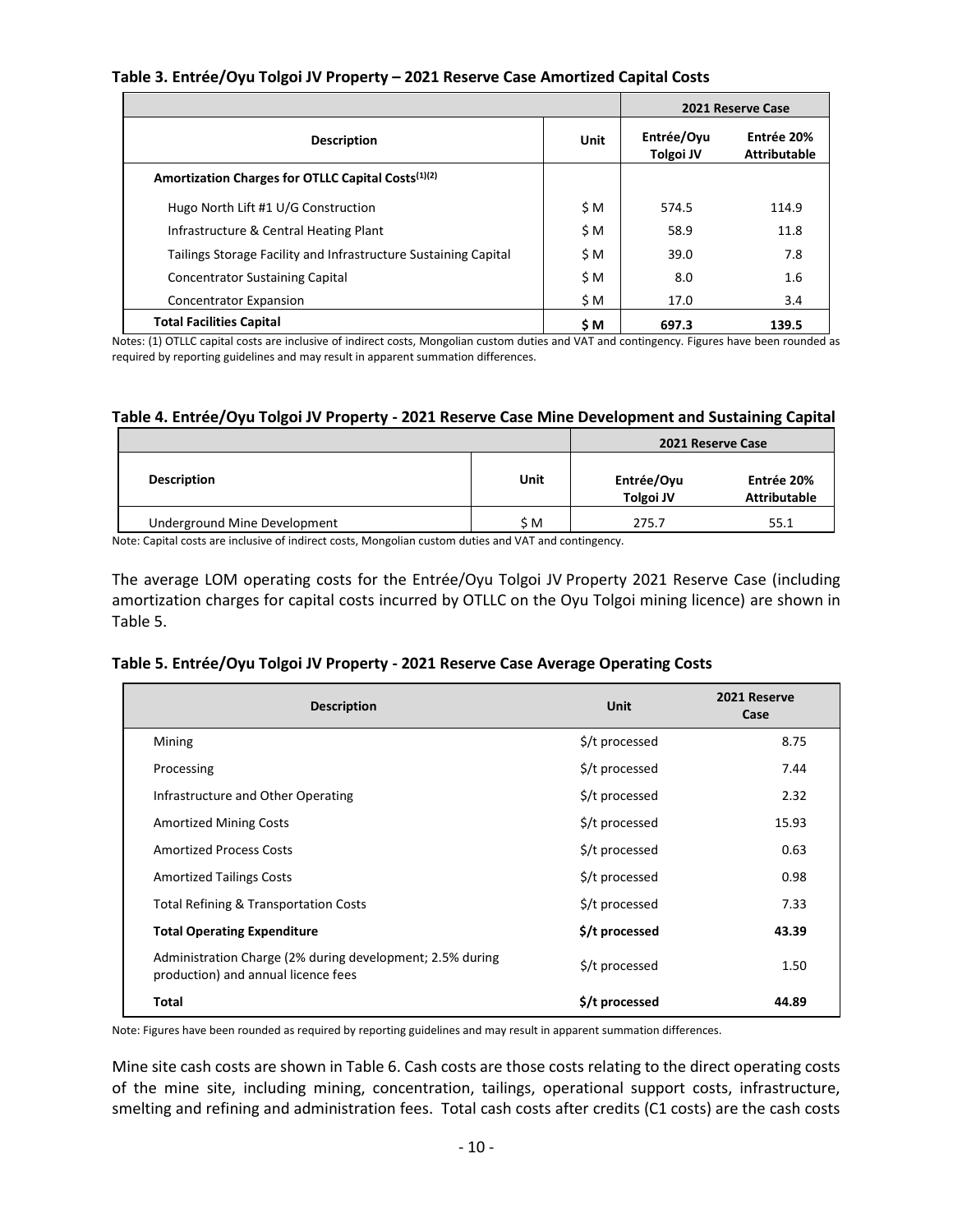less the revenue from the gold and silver by-products. The all-in sustaining cost (AISC) is calculated according to World Gold Council guidance. It is the C1 costs plus mineral royalty and capital costs. AISC costs exclude income tax and financing charges. The underground mining operating cost estimates have incorporated a 5.6% contingency. The sustaining capital costs includes a 7.45% contingency.

| Table 6. Entrée/Oyu Tolgoi JV Property Mine Cash and All-in Sustaining Costs for Entrée's 20% |  |
|-----------------------------------------------------------------------------------------------|--|
| <b>Attributable Portion</b>                                                                   |  |

| <b>Description</b>                          | Unit                 | 2021 Reserve<br><b>Case Average</b> |
|---------------------------------------------|----------------------|-------------------------------------|
| Mine site cash cost                         | \$/lb payable copper | 1.45                                |
| TC/RC, royalties and transport              | \$/lb payable copper | 0.28                                |
| Total cash costs before credits             | \$/lb payable copper | 1.74                                |
| Gold credits                                | \$/lb payable copper | (0.82)                              |
| Silver credits                              | \$/lb payable copper | (0.07)                              |
| Total cash costs after credits              | \$/lb payable copper | 0.85                                |
| Total all-in sustaining costs after credits | \$/lb payable copper | 1.36                                |

Notes: TC/RC = treatment and refining charges; Figures have been rounded as required by reporting guidelines and may result in apparent summation differences.

# **2021 PEA**

The 2021 PEA is a second lift done at the conceptual level based solely on Indicated and Inferred Mineral Resources from Hugo North Extension Lift 2, directly below Lift 1 from the 2021 Reserve Case (see Figure 2 above).

The 2021 PEA mine plan is partly based on Inferred Mineral Resources that are considered too speculative geologically to have the economic considerations applied to them that would enable them to be categorized as Mineral Reserves, and there is no certainty that the 2021 PEA based on these Mineral Resources will be realized. Mineral Resources are not Mineral Reserves and do not have demonstrated economic viability.

The current level of knowledge regarding Lift 2 suggests that block/panel caving is appropriate for the deposit, similar to that proposed for Lift 1.

The existing Hugo North Extension Lift 1 infrastructure will be used to support the Lift 2 mine. It is anticipated that access to the Hugo North Extension Lift 2 area will be by a decline system from Lift 1, an extension to Shaft 4, and internal ventilation shafts or raises to provide ventilation. Mineralization would be crushed and conveyed to surface by a two-leg extension to the Lift 1 incline conveyor system.

Current Hugo North Extension mine planning and optimization indicates that the ideal elevation for Lift 2 is approximately 400 m below Lift 1 (~1,700 m below surface).

Initial mill feed delivery from the Hugo North Lift 2 is assumed to begin in 2027 when development commences in the Hugo North Lift 2 area on the Oyu Tolgoi mining licence. Development of Hugo North Extension Lift 2 on the Entrée/Oyu Tolgoi JV Property is anticipated to begin in 2031 with stable production in 2043. The peak production from Hugo North Extension Lift 2 is expected to be approximately 40,500 t/d in 2047, and the average life of mine production rate (2031–2056) is planned at about 17,500 t/d.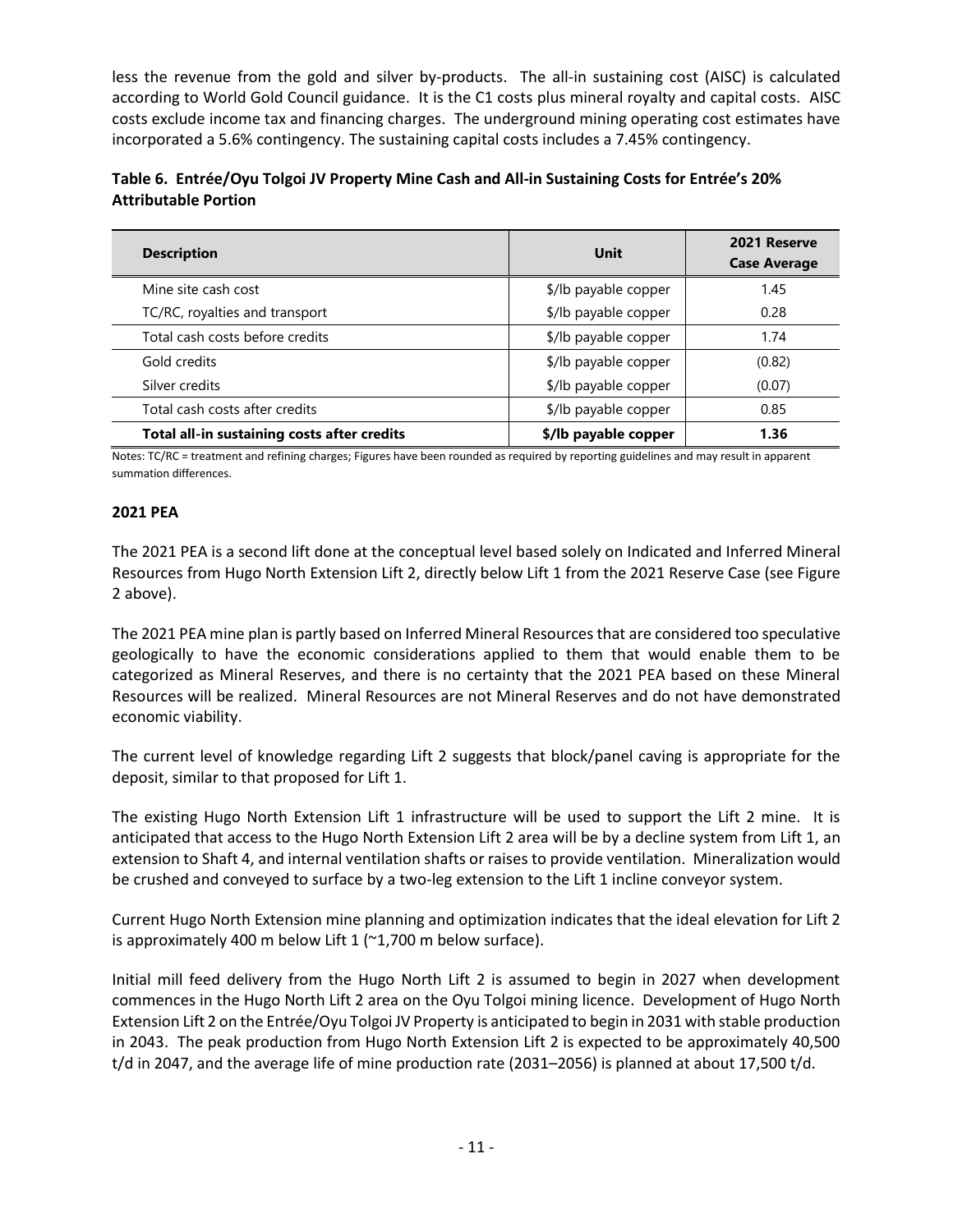#### **2021 PEA Capital and Operating Costs**

Capital cost and sustaining cost estimates were prepared as separate and independent estimates by OTLLC. Wood reviewed the estimates and accepts them as reasonable. The same assumptions regarding the treatment of the capital and operating expenditures and debt repayment, as described above under the 2021 Reserve Case, also apply for the 2021 PEA.

A summary of the amortization charges for capital costs incurred by OTLLC on the Oyu Tolgoi mining licence for the 2021 PEA is shown in Table 7. A summary of the Entrée/Oyu Tolgoi JV capital expenditures, including expansion and sustaining capital for the 2021 PEA is shown in Table 8.

#### **Table 7. 2021 PEA Amortized Capital**

| <b>Amortization Charges for OTLLC Capital Costs</b>           | Unit   | Entrée/Oyu<br><b>Tolgoi JV</b> | Entrée 20%<br><b>Attributable</b> |
|---------------------------------------------------------------|--------|--------------------------------|-----------------------------------|
| Tailings storage facility & infrastructure sustaining capital | US\$ M | 169.0                          | 33.8                              |
| Concentrator sustaining capital                               | US\$ M | 32.3                           | 6.5                               |
| <b>Total Facilities Capital</b>                               | US\$ M | 201.2                          | 40.2                              |

Notes: Capital costs are inclusive of indirect costs, Mongolian custom duties, VAT, and contingency. Figures have been rounded as required by reporting guidelines and may result in apparent summation differences.

#### **Table 8. 2021 PEA Mine Development and Sustaining Capital**

| Entrée/Oyu Tolgoi JV Property Mine Development & Sustaining<br><b>Capital</b> | Unit   | Entrée/Oyu<br><b>Tolgoi JV</b> | Entrée 20%<br><b>Attributable</b> |
|-------------------------------------------------------------------------------|--------|--------------------------------|-----------------------------------|
| Underground Development Capital                                               | US\$ M | 1.173.7                        | 234.7                             |
| Underground Sustaining Capital                                                | US\$ M | 424.9                          | 85.0                              |
| <b>Total Development &amp; Sustaining Capital</b>                             | US\$ M | 1.598.6                        | 319.7                             |

Notes: Capital costs are inclusive of indirect costs, Mongolian custom duties, VAT, and contingency. Figures have been rounded as required by reporting guidelines and may result in apparent summation differences.

The average LOM operating costs for the Entrée/Oyu Tolgoi JV Property 2021 PEA (including amortization charges for capital costs incurred by OTLLC on the Oyu Tolgoi mining licence) are shown in Table 9.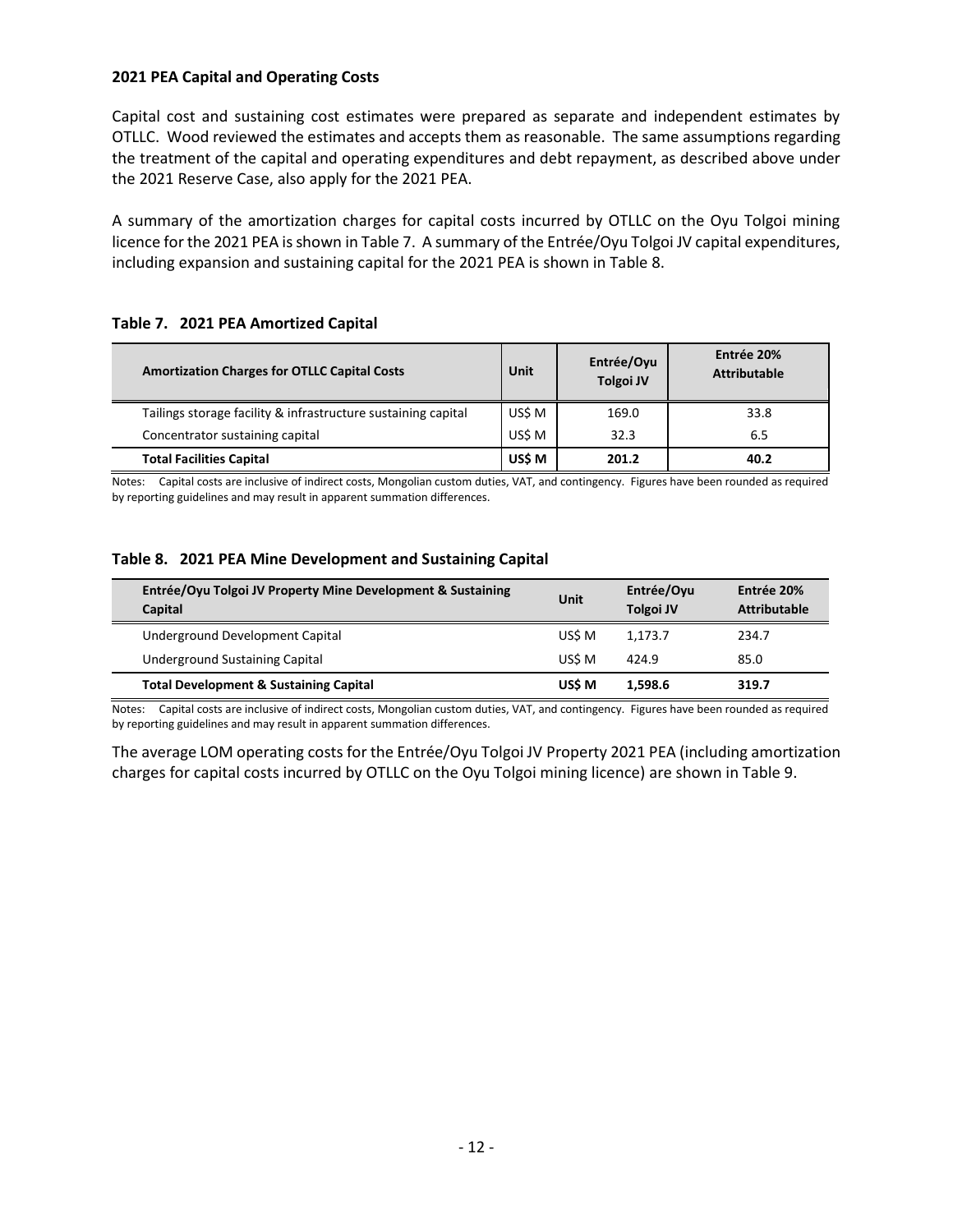#### **Table 9. 2021 PEA Average Operating Costs**

| <b>Description</b>                                                                               | <b>Unit</b>    | 2021 PEA |
|--------------------------------------------------------------------------------------------------|----------------|----------|
| Mining                                                                                           | \$/t processed | 9.21     |
| Processing                                                                                       | \$/t processed | 7.47     |
| Infrastructure and Other Operating                                                               | \$/t processed | 2.32     |
| <b>Amortized Mining Costs</b>                                                                    | \$/t processed | 0.00     |
| <b>Amortized Process Costs</b>                                                                   | \$/t processed | 0.19     |
| <b>Amortized Tailings Costs</b>                                                                  | \$/t processed | 1.02     |
| <b>Total Refining &amp; Transportation Costs</b>                                                 | \$/t processed | 7.17     |
| <b>Total Operating Expenditure</b>                                                               | \$/t processed | 27.40    |
| Administration Charge (2% during development; 2.5% during<br>production) and annual licence fees | \$/t processed | 0.85     |
| Total                                                                                            | \$/t processed | 28.25    |

Note: Figures have been rounded as required by reporting guidelines and may result in apparent summation differences.

Mine site cash costs are shown in Table 10. Refer to the text pertaining to Table 6 (2021 Reserve Case) for a description of how these costs are calculated.

|  |  |  |  |  | Table 10. 2021 PEA Mine Cash and All-in Sustaining Costs for Entrée's 20% Attributable Portion |
|--|--|--|--|--|------------------------------------------------------------------------------------------------|
|--|--|--|--|--|------------------------------------------------------------------------------------------------|

| <b>Description</b>                          | Unit                 | 2021 PEA Average |  |
|---------------------------------------------|----------------------|------------------|--|
| Mine site cash cost                         | \$/lb payable copper | 0.82             |  |
| TC/RC, royalties and transport              | \$/lb payable copper | 0.28             |  |
| Total cash costs before credits             | \$/lb payable copper | 1.10             |  |
| Gold credits                                | \$/lb payable copper | (0.73)           |  |
| Silver credits                              | \$/lb payable copper | (0.07)           |  |
| Total cash costs after credits              | \$/lb payable copper | 0.30             |  |
| Total all-in sustaining costs after credits | \$/lb payable copper | 0.92             |  |

Notes: TC/RC = treatment and refining charges; Figures have been rounded as required by reporting guidelines and may result in apparent summation differences.

The cash flows in the 2021 Reserve Case and 2021 PEA are based on information provided by OTLLC, including mining schedules and annual capital and operating cost estimates, as well as Entrée's interpretation of the commercial terms applicable to the Entrée/Oyu Tolgoi JV, and certain assumptions regarding taxes and royalties. The cash flows have not been reviewed or endorsed by OTLLC. There can be no assurance that OTLLC or its shareholders will not interpret certain terms or conditions, or attempt to renegotiate some or all of the material terms governing the joint venture relationship, in a manner which could have an adverse effect on Entrée's future cash flow and financial condition.

The cash flows also assume that Entrée will ultimately have the benefit of the standard royalty rate of 5% of sales value, payable by OTLLC under the Oyu Tolgoi Investment Agreement. Unless and until Entrée finalizes agreements with the Government of Mongolia or other Oyu Tolgoi stakeholders, there can be no assurance that the Entrée/Oyu Tolgoi JV will not be subject to additional taxes and royalties, such as the surtax royalty which came into effect in Mongolia on January 1, 2011, which could have an adverse effect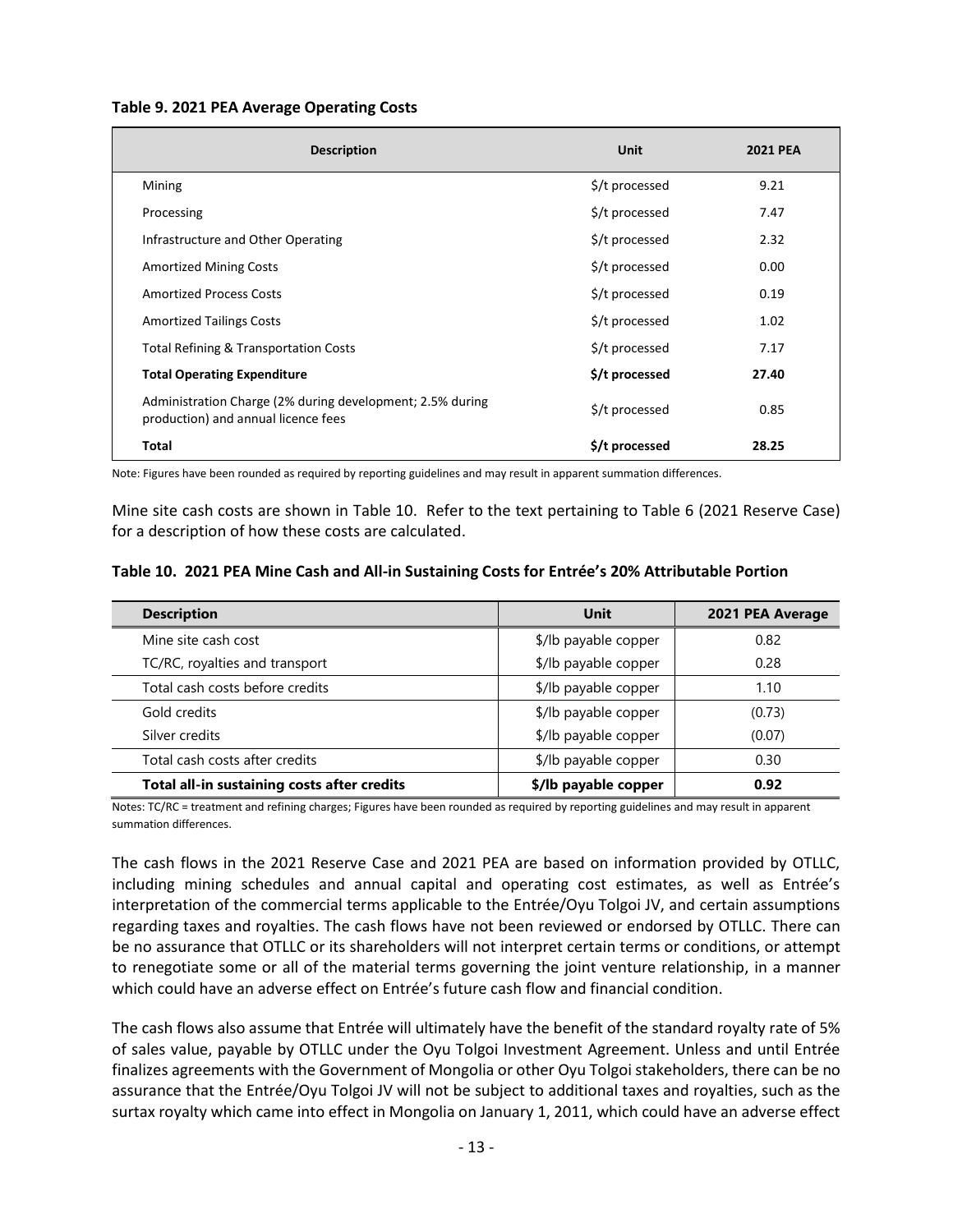on Entrée's future cash flow and financial condition. In the course of finalizing such agreements, Entrée may have to make certain concessions, including with respect to the economic benefit of Entrée's interest in the Entrée/Oyu Tolgoi JV Property, Entrée's direct or indirect participating interest in the Entrée/Oyu Tolgoi JV or the application of a special royalty (not to exceed 5%) to Entrée's share of the Entrée/Oyu Tolgoi JV Property mineralization or otherwise.

## **Mineral Resources and Mineral Reserves – Entrée/Oyu Tolgoi JV Property**

The Entrée/Oyu Tolgoi JV Property Mineral Resource estimate for the Hugo North Extension deposit has an effective date of March 31, 2021. Mineral Resources are reported inclusive of those Mineral Resources that were converted to Mineral Reserves. Mineral Resources that are not Mineral Reserves do not have demonstrated economic viability.

The Entrée/Oyu Tolgoi JV Mineral Resource estimate for the Heruga deposit has an effective date of March 31, 2021.

The Mineral Resources on the Entrée/Oyu Tolgoi JV Property are provided in Table 11.

|  | Table 11. Entrée/Oyu Tolgoi JV Property Mineral Resources |  |  |  |  |
|--|-----------------------------------------------------------|--|--|--|--|
|--|-----------------------------------------------------------|--|--|--|--|

| Entrée/Oyu Tolgoi JV Property- Mineral Resources  |                |      |       |       |       |             |                        |        |        |       |
|---------------------------------------------------|----------------|------|-------|-------|-------|-------------|------------------------|--------|--------|-------|
|                                                   | <b>Tonnage</b> | Cu   | Au    | Ag    | Mo    | <b>CuEq</b> | <b>Contained Metal</b> |        |        |       |
| <b>Classification</b>                             | (Mt)           | (%)  | (g/t) | (g/t) | (ppm) | (%)         | Cu                     | Au     | Ag     | Mo    |
|                                                   |                |      |       |       |       |             | (MIb)                  | (Koz)  | (Koz)  | (MIb) |
| Hugo North Extension ( $\geq$ 0.41% CuEq Cut-Off) |                |      |       |       |       |             |                        |        |        |       |
| Indicated                                         | 120            | 1.70 | 0.58  | 4.3   | n/a   | 2.04        | 4,500                  | 2,200  | 16,000 | n/a   |
| Inferred                                          | 167            | 1.02 | 0.36  | 2.8   | n/a   | 1.23        | 3,800                  | 1,900  | 15,000 | n/a   |
| Heruga (≥0.41% CuEq Cut-Off)                      |                |      |       |       |       |             |                        |        |        |       |
| Inferred                                          | 1,400          | 0.41 | 0.40  | 1.5   | 120   | 0.68        | 13,000                 | 18,000 | 66,000 | 370   |

1 Mineral Resources have an effective date of 31 March, 2021. Mr. Christopher Wright, P. Geo, a Wood employee, is the Qualified Person responsible for the Mineral Resource estimate.

2 Mineral Resources are reported inclusive of those Mineral Resources that were converted to Mineral Reserves. Mineral Resources that are not Mineral Reserves do not have demonstrated economic viability.

- 3 Metal prices used for copper equivalent and cut off grade calculation for both Hugo North Extension and Heruga are: \$3.08/lb copper, \$1,292.00/oz gold and \$19.00/oz silver. Metallurgical recoveries used for copper equivalent and cut-off grade calculation at Hugo North Extension are 93% for copper, 80% for gold and 81% for silver. Metallurgical recoveries used for copper equivalent and cut-off grade calculation at Heruga are 82% for copper, 73% for gold, 78% for silver and 60% for molybdenum.
- 4 Mineral Resources at Hugo North Extension are constrained within a conceptual mining shape constructed at a nominal 0.50% copper equivalent (CuEq) grade and above a CuEq grade of 0.41% CuEq. The CuEq formula is CuEq = Cu + ((Au \* 35.7175) + (Ag \* 0.5773)) / 67.9023 taking into account differentials between metallurgical performance and price for copper, gold and silver.
- 5 The overall geometry and depth of the Heruga deposit make it amenable to underground mass mining methods. Mineral Resources are stated above a copper equivalent (CuEq) grade. The CuEq formula is CuEq = Cu + ((Au \* 37.0952) + (Ag \* 0.5810) + (Mo \* 0.0161)) / 67.9023 taking into account differentials between metallurgical performance and price for copper, gold, silver and molybdenum.
- 6 A CuEq break-even cut-off grade of 0.41% CuEq for Hugo North Extension mineralization and covers mining, processing and G&A operating cost and the cost of primary and secondary block cave mine development.
- 7 A CuEq break-even cut-off grade of 0.41% CuEq is used for the Heruga mineralization and covers mining, processing and G&A operating cost and the cost of primary and secondary block cave mine development.
- 8 Mineral Resources are stated as in situ with no consideration for planned or unplanned external mining dilution.
- 9 Mineral Resources are reported on a 100% basis. OTLLC has a participating interest of 80%, and Entrée has a participating interest of 20%. Notwithstanding the foregoing, in respect of products extracted from the Entrée/Oyu Tolgoi JV Property pursuant to mining carried out at depths from surface to 560 m below surface, the participating interest of OTLLC is 70% and the participating interest of Entrée is 30%.
- 10 Numbers have been rounded as required by reporting guidelines and may result in apparent summation differences.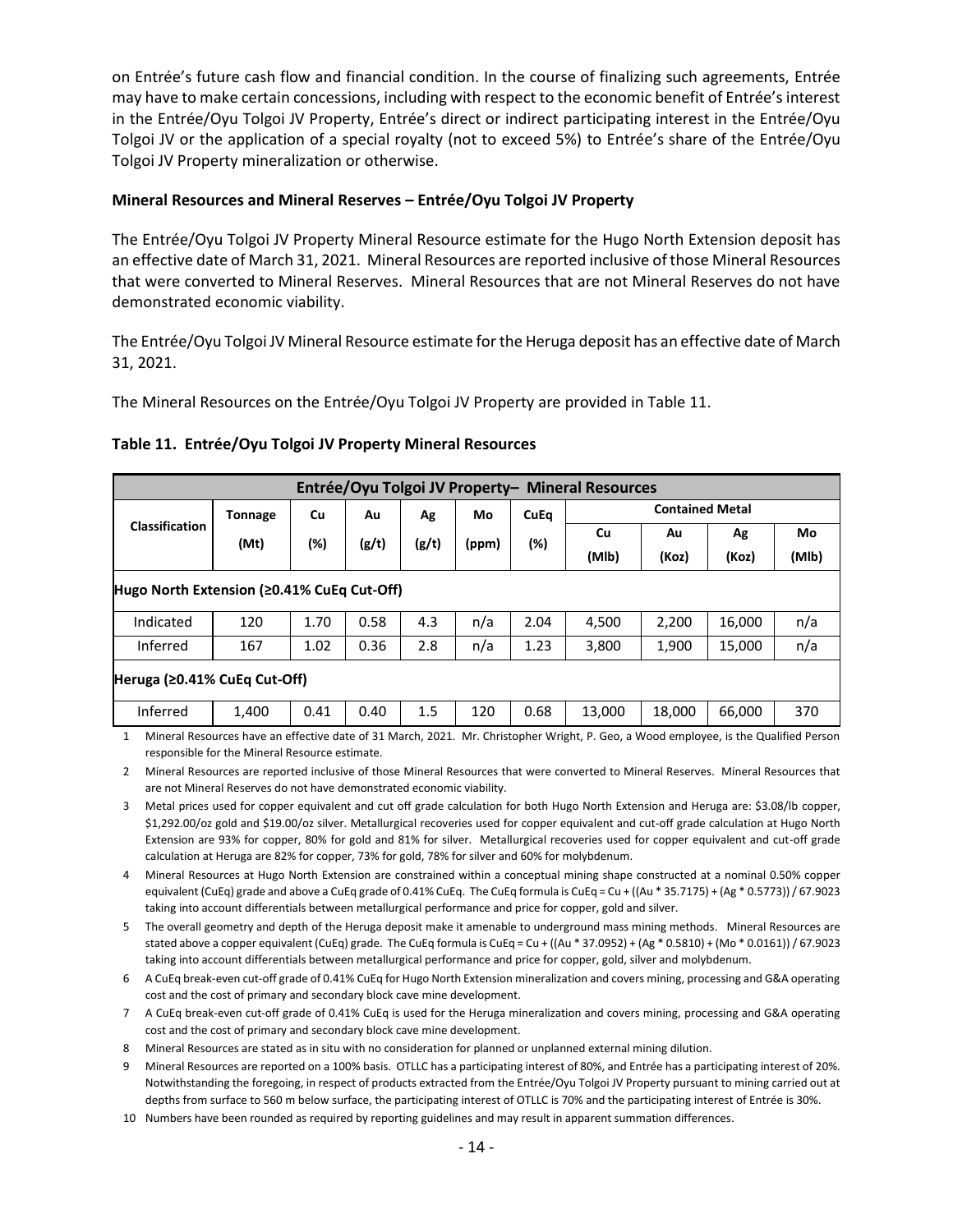## **Entrée/Oyu Tolgoi Mineral Reserves**

Entrée/Oyu Tolgoi JV Property Mineral Reserves are contained within the Hugo North Extension Lift 1 block cave mining plan (Table 12). The mine design work on Hugo North Lift 1, including the Hugo North Extension, was prepared by OTLLC and was used as the basis for the OTFS20. The Mineral Reserve estimate is based on what is deemed minable when considering factors such as the footprint cut-off grade, the draw column shut-off grade, maximum height of draw, consideration of planned dilution and internal waste rock.

The Mineral Reserve estimate only considers Mineral Resources in the Indicated category and engineering that has been carried out to a Feasibility level or better to state the underground Mineral Reserve. There is no Measured Mineral Resource currently estimated within the Hugo North Extension deposit. Copper and gold grades for the Inferred Mineral Resources within the block cave shell were set to zero and such material was assumed to be dilution. The block cave shell was defined by a \$17.84/t net smelter return ("**NSR**"). Future mine planning studies may examine lower shut-offs.

| Table 12. Hugo North Extension Lift 1 Mineral Reserves Statement |
|------------------------------------------------------------------|
|------------------------------------------------------------------|

|                       |         | Entrée/Oyu Tolgoi JV Property – Mineral Reserve<br><b>Hugo North Extension Lift 1</b> |         |       |       |                        |          |          |  |
|-----------------------|---------|---------------------------------------------------------------------------------------|---------|-------|-------|------------------------|----------|----------|--|
| <b>Classification</b> | Tonnage | <b>NSR</b>                                                                            | Cu      | Αu    | Αg    | <b>Contained Metal</b> |          |          |  |
|                       | (Mt)    | (5/t)                                                                                 | (%)     | (g/t) | (g/t) | Cu (Mlb)               | Au (Koz) | Ag (Koz) |  |
| Probable              | 40      | 96.97                                                                                 | $1.5\,$ | 0.53  | 3.6   | 1.340                  | 676      | 4.613    |  |

1 Mineral Reserves were estimated by OTLLC personnel. Piers Wendlandt, P.E., a Wood employee, is the Qualified Person who reviewed and accepts responsibility for the Mineral Reserve estimate. The estimate has an effective date of 15 May, 2021.

2 For the underground block cave, all Indicated Mineral Resources within the cave outline were converted to Probable Mineral Reserves. No Proven Mineral Reserves have been estimated. The estimation includes low-grade Indicated Mineral Resource and Inferred Mineral Resource assigned zero grade that is treated as dilution.

- 3 A column height shut-off NSR of \$17.84/t was used to define the footprint and column heights. The NSR calculation assumed metal prices of \$3.08/lb Cu, \$1,292.00/oz Au, and \$19.00/oz Ag. The NSR was calculated with assumptions for smelter refining and treatment charges, deductions and payment terms, concentrate transport, metallurgical recoveries, and royalties using OTLLC's Base Data Template 38. Mineral Reserves are reported on a 100% basis. OTLLC has a participating interest of 80%, and Entrée has a participating interest of 20%. Notwithstanding the foregoing, in respect of products extracted from the Entrée/Oyu Tolgoi JV Property pursuant to mining carried out at depths from surface to 560 m below surface, the participating interest of OTLLC is 70% and the participating interest of Entrée is 30%.
- 4 Numbers have been rounded as required by reporting guidelines and may result in apparent summation differences.

## **Exploration Potential**

The areas to the north of Hugo North Extension and to the south of Heruga remain under-explored and are attractive prospects for future exploration. In addition, early-stage exploration has been continuing by OTLLC on other parts of the Entrée/Oyu Tolgoi JV Property and has included reconnaissance evaluation, geological mapping, rock and soil sampling, geophysics and limited amounts of shallow reverse circulation drilling. The work has outlined strong prospects at the West Mag, Castle Rock, Bumbat Ulaan and Southeast IP exploration areas and indicates the potential for near-surface porphyry and epithermal-style copper and/or gold mineralization to occur in areas outside the main Oyu Tolgoi trend. OTLLC will continue to evaluate these prospects during 2022. Entrée retains a 30% participating interest in any new mineralization identified between surface and 560 m depth.

## **Data Verification - Technical Discussion**

Chris Wright, P.Geo from Wood visited the Oyu Tolgoi site three times between August 2017 and June 2018 while he was an employee of Rio Tinto. Site visits included an overview of the district geology, exposures in the South Oyut open pit, review of drill core, core storage and sampling facilities. Over 11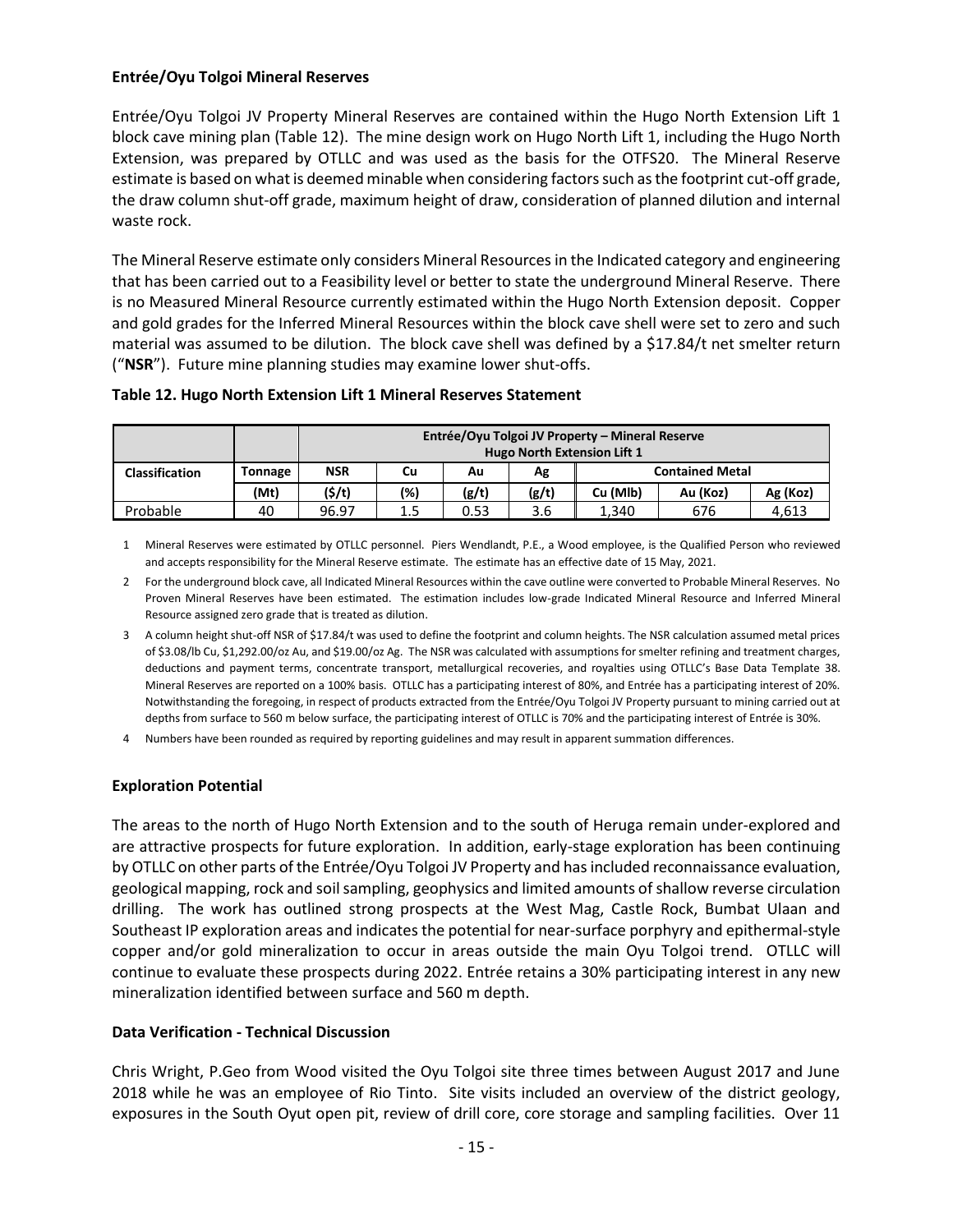months from August 2017 to June 2018 Mr. Wright did extensive work with South Oyut and Hugo North Mineral Resource and metallurgical databases and block models in the construction of geometallurgical models for South Oyut and Hugo North. In March 2021, as a Wood employee, Mr. Wright conducted a review of the Heruga drilling and block model and carried out interviews with OTLLC staff to confirm the database cut-off dates, block model estimation dates and that there are no material changes to the Mineral Resource databases since the database closure and model estimation for either the Heruga or Hugo North deposits.

The data verification completed by Mr. Wright, which is consistent with data verification by personnel from OTLLC and its predecessor companies, and the independent data verification completed by others, are sufficient to conclude the drill hole database is reasonably free of errors and suitable to support Mineral Resource estimation.

## **TECHNICAL REPORT**

Further technical information supporting the disclosure in this news release, including data verification, key assumptions, parameters, risks and other factors, will be provided in the NI 43-101 Technical Report that the Company will file under the Company's SEDAR profile at [www.sedar.com](http://www.sedar.com/) within 45 days of this news release and on the Company's website.

# **NON-IFRS PERFORMANCE MEASUREMENT**

Non-IFRS Performance Measurement: "Cash costs after credits" (C1) and all-in sustaining cost (ASIC) are non-IFRS performance measurements. These performance measurements are included because these statistics are widely accepted as the standard of reporting cash costs of production in North America. These performance measurements do not have a meaning within IFRS and, therefore, amounts presented may not be comparable to similar data presented by other mining companies. These performance measurements should not be considered in isolation as a substitute for measures of performance in accordance with IFRS.

# **ABOUT THE ENTRÉE/OYU TOLGOI JV PROPERTY**

The Oyu Tolgoi project includes two separate land holdings: the Oyu Tolgoi mining licence, which is held 100% by OTLLC (66% Turquoise Hill Resources; 34% Government of Mongolia), and the Entrée/Oyu Tolgoi JV Property, which is a partnership between Entrée and OTLLC. Rio Tinto is managing the construction of Lift 1 of the Hugo North underground block cave on both the Oyu Tolgoi mining licence and the Entrée/Oyu Tolgoi JV Property. The portion of the Hugo North copper-gold deposit that lies on the Entrée/Oyu Tolgoi JV Property is known as Hugo North Extension. The Entrée/Oyu Tolgoi JV Property also includes the Heruga copper-gold-molybdenum deposit and a large prospective land package.

## **QUALIFIED PERSONS**

Chris Wright, P.Geo, Kirk Hanson, P.E., Piers Wendlandt, P.E, Dean David, FAusIMM, Greg Henderson, FAusIMM, and Peter Yuan, P.E from Wood are all Qualified Persons as defined by National Instrument 43- 101, and have approved the scientific and technical information in this release.

# **ABOUT ENTRÉE RESOURCES LTD.**

Entrée Resources Ltd. is a well-funded Canadian mining company with a unique carried joint venture interest on a significant portion of one of the world's largest copper-gold projects – the Oyu Tolgoi project in Mongolia. Entrée has a 20% or 30% carried participating interest in the Entrée/Oyu Tolgoi JV, depending on the depth of mineralization. Sandstorm Gold Ltd., Rio Tinto and Turquoise Hill Resources Ltd. are major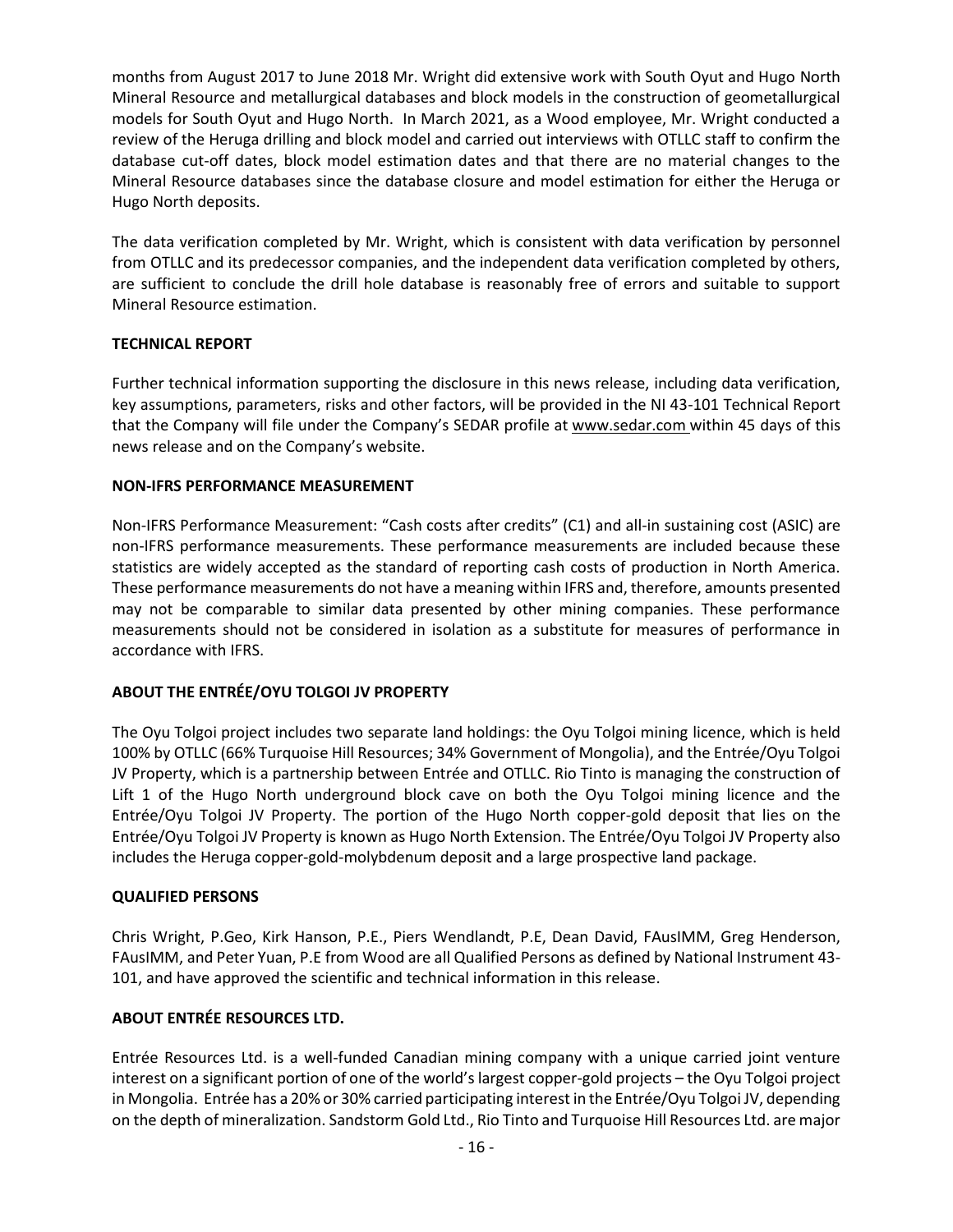shareholders of Entrée, holding approximately 24%, 9% and 8% of the shares of the Company, respectively. More information about Entrée can be found at [www.EntreeResourcesLtd.com.](http://www.entreeresourcesltd.com/)

#### **FURTHER INFORMATION**

David Jan Investor Relations Entrée Resources Ltd. Tel: 604-687-4777 | Toll Free: 1-866-368-7330 E-mail: [djan@EntreeResourcesLtd.com](mailto:djan@EntreeResourcesLtd.com)

*This News Release contains forward-looking statements within the meaning of the United States Private Securities Litigation Reform Act of 1995 and forward-looking information within the meaning of applicable Canadian securities laws with respect to corporate strategies and plans; requirements for additional capital; uses of funds and projected expenditures; the value and potential value of assets and the ability of Entrée to maximize returns to shareholders; timing and status of Oyu Tolgoi underground development; the expected timing and amount of production from Lifts 1 and 2 of the Entrée/Oyu Tolgoi JV Property, potential production delays and the impact of any delays on the Company's cash flows, expected copper and gold grades, liquidity, funding requirements and planning; the re-design studies for Panels 1 and 2 of Hugo North (including Hugo North Extension) Lift 1 and the possible outcomes, content and timing thereof; the future prices of copper, gold, molybdenum and silver; the potential impact of COVID-19 on Oyu Tolgoi underground development and the Company's business, operations and financial condition; the estimation of Mineral Reserves and Resources; the realization of Mineral Reserve and Resource estimates; projected mining and process recovery rates; estimates of capital and operating costs, mill throughput, cash flows and mine life; capital, financing and project development risk; mining dilution; discussions with the Government of Mongolia, Rio Tinto, OTLLC and Turquoise Hill Resources on a range of issues including Entrée's interest in the Entrée/Oyu Tolgoi JV Property, the Shivee Tolgoi and Javhlant mining licences and certain material agreements; potential actions by the Government of Mongolia with respect to the Shivee Tolgoi and Javhlant mining licences and Entrée's interest in the Entrée/Oyu Tolgoi JV Property; the potential for Entrée to receive the benefits of the Oyu Tolgoi Investment Agreement or another similar agreement; the potential for*  the Government of Mongolia to seek to directly or indirectly invest in Entrée's interest in the Hugo North Extension and Heruga deposits; potential *size of a mineralized zone; potential expansion of mineralization; potential discovery of new mineralized zones; potential metallurgical recoveries and grades; plans for future exploration and/or development programs and budgets; permitting time lines; anticipated business activities; proposed acquisitions and dispositions of assets; and future financial performance.*

*In certain cases, forward-looking statements and information can be identified by the use of words such as "plans", "expects" or "does not expect", "is expected", "budgeted", "scheduled", "estimates", "forecasts", "intends", "anticipates", or "does not anticipate" or "believes" or variations of such words and phrases or statements that certain actions, events or results "may", "could", "would", "might", "will be taken", "occur" or "be achieved". While the Company has based these forward-looking statements on its expectations about future events as at the date that such statements were prepared, the statements are not a guarantee of Entrée's future performance and are based on numerous assumptions regarding present and future business strategies; the correct interpretation of agreements, laws and regulations; local and global economic conditions and negotiations and the environment in which Entrée will operate in the future, including commodity prices, projected grades, projected dilution, anticipated capital and operating costs, anticipated future production and cash flows, and the anticipated location of certain infrastructure and sequence of mining within and across panel boundaries; the construction and continued development of the Oyu Tolgoi underground mine; and the status of Entrée's relationship and interaction with the Government of Mongolia, OTLLC, Rio Tinto and Turquoise Hill Resources.*

- *With respect to the construction and continued development of the Oyu Tolgoi underground mine, important risks, uncertainties and factors which could cause actual results to differ materially from future results expressed or implied by such forward-looking statements and information include, amongst others, the timing and cost of the construction and expansion of mining and processing facilities; the timing*  and availability of a long term domestic power source for Oyu Tolgoi (or the availability of financing for OTLLC or the Government of *Mongolia to construct such a source); the willingness of third parties to extend existing power arrangements; the potential impact of COVID-19, including any restrictions imposed by health and governmental authorities relating thereto; the implementation and successful execution of the funding plan that is the subject of a Heads of Agreement between Rio Tinto and Turquoise Hill Resources and the amount of any additional future funding gap to complete the Oyu Tolgoi underground project as well as the amount and potential sources of additional funding required therefor, all as contemplated by the Heads of Agreement; the impact of changes in, changes in interpretation*  to or changes in enforcement of, laws, regulations and government practices in Mongolia; delays, and the costs which would result from *delays, in the development of the underground mine; the status of the relationship and interactions and discussions between OTLLC, Rio Tinto and Turquoise Hill Resources with the Government of Mongolia on the continued operation and development of Oyu Tolgoi and OTLLC internal governance (including the outcome of any such interactions or discussions); the willingness and ability of the parties to the Oyu Tolgoi Investment Agreement and the 2015 Oyu Tolgoi Underground Mine Development and Financing Plan to amend or replace either*  such agreement; the nature and quantum of the current and projected economic benefits to Mongolia resulting from the continued *operation of Oyu Tolgoi; the anticipated location of certain infrastructure and sequence of mining within and across panel boundaries; projected commodity prices and their market demand; and production estimates and the anticipated yearly production of copper, gold and silver at the Oyu Tolgoi underground mine.*
- *The 2021 PEA is based on a conceptual mine plan that includes Inferred resources. Numerous assumptions were made in the preparation of the 2021 PEA, including with respect to mineability, capital and operating costs, production schedules, the timing of construction and expansion of mining and processing facilities, and recoveries, that may change materially once production commences at Hugo North Extension Lift 1 and additional development and capital decisions are required. Any changes to the assumptions underlying the 2021 PEA could cause actual results to be materially different from any future results, performance or achievements expressed or implied by forwardlooking statements and information relating to the 2021 PEA.*